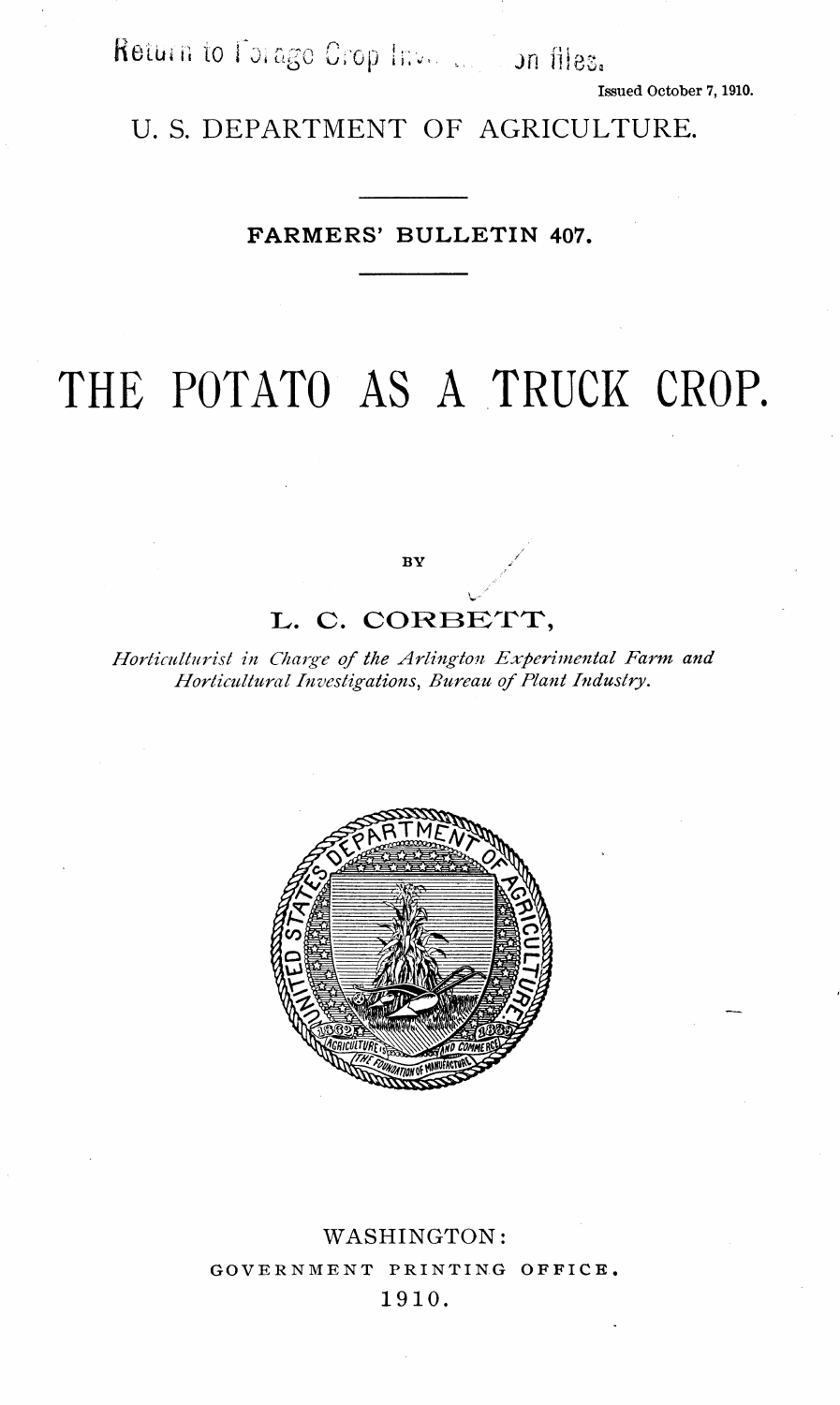# LETTER OF TRANSMITTAL.

U. S. DEPARTMENT OF AGRICULTURE,

BUREAU OF PLANT INDUSTRY,

OFFICE OF THE CHIEF, *Washington, D. C, June Î, 1910.*

SIR: I have the honor to transmit herewith and to recommend for publication as a Farmers' Bulletin a manuscript entitled "The Potato as a Truck Crop/' prepared by Prof. L. C. Corbett, Horticulturist in Charge of the Arlington Experimental Farm and Horticultural Investigations.

Respectfully, G. H. POWELL, *Acting Chief of Bureau.*

Hon. JAMES WILSON, *Secretary of Agriculture.* 407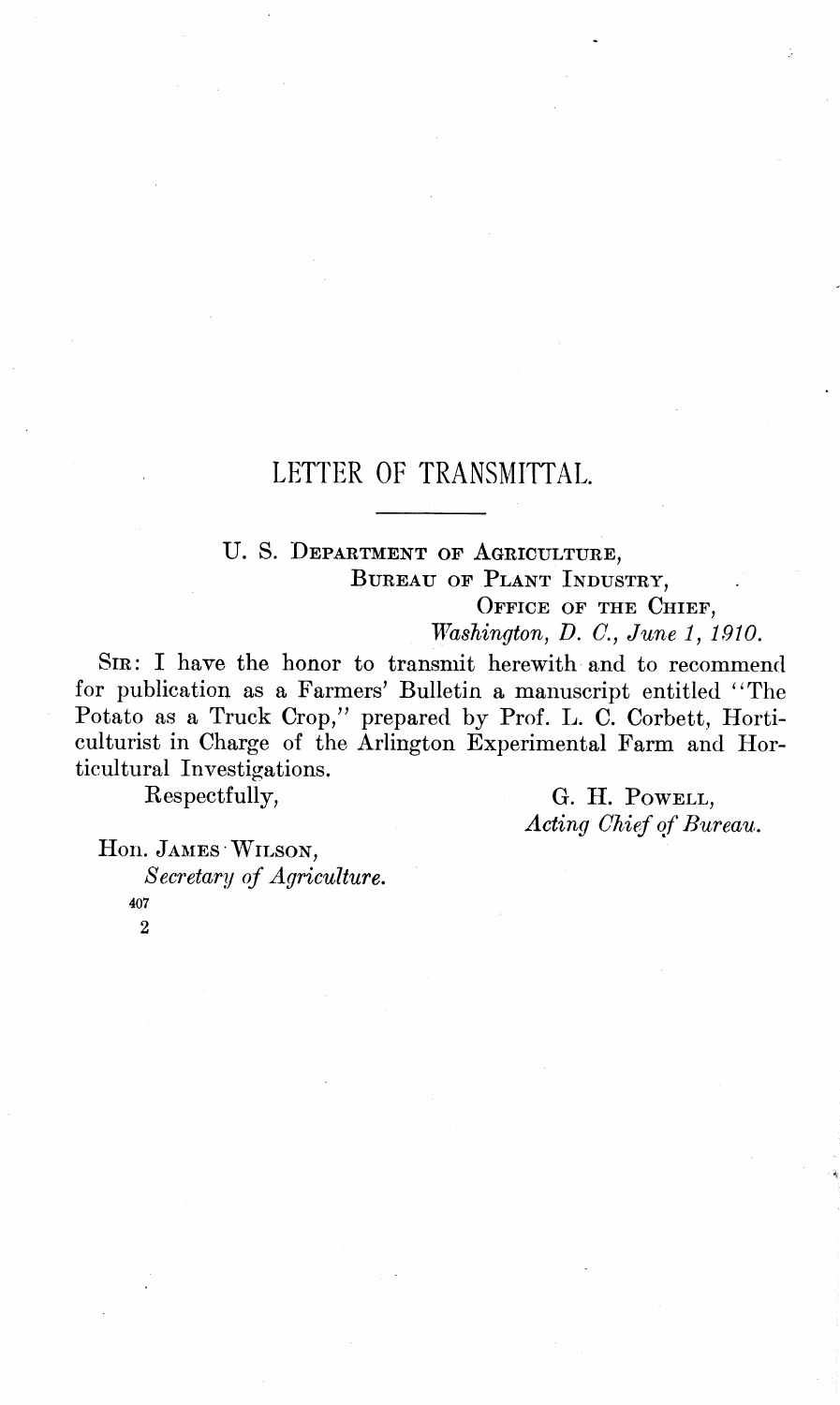# CONTENTS.

|                                            | Page. |
|--------------------------------------------|-------|
|                                            | 5     |
|                                            | h     |
|                                            | я     |
|                                            |       |
|                                            |       |
|                                            | 9     |
|                                            | 9     |
| Second-crop potatoes for seed at the South | 10    |
|                                            | 11    |
|                                            | 12    |
|                                            | 13    |
|                                            | 14    |
|                                            | 14    |
|                                            | 15    |
|                                            | 16    |
|                                            | 16    |
|                                            | 17    |
|                                            | 18    |
|                                            | 20    |
|                                            | 21    |
|                                            | 22    |
|                                            | 23    |
|                                            | 23    |
|                                            |       |

# LLUSTRATIONS.

|                                                                             | Page. |
|-----------------------------------------------------------------------------|-------|
| FIG. 1. A potato field in a trucking region just before harvest             | 7     |
| 2. A wharf scene in a trucking region during potato harvest                 | 8     |
| 3. A field of potatoes produced from home-grown southern seed, at the left, |       |
| and from northern-grown seed, at the right                                  | 11    |
|                                                                             | 16    |
|                                                                             | 17    |
| 6. An elevated platform, showing a modern arrangement for the prepara-      |       |
|                                                                             | 18    |
| 7. A spraying rig for applying liquid to both the upper and the under       |       |
|                                                                             | 19    |
| 8. A side view of the spraying machine shown in figure 7                    | 20    |
|                                                                             | 21    |
| 10. Potatoes in barrels in the field ready for shipment                     | 22    |
| 11. A barrel of new potatoes ready for the northern market                  | 23    |
| 407<br>3                                                                    |       |
|                                                                             |       |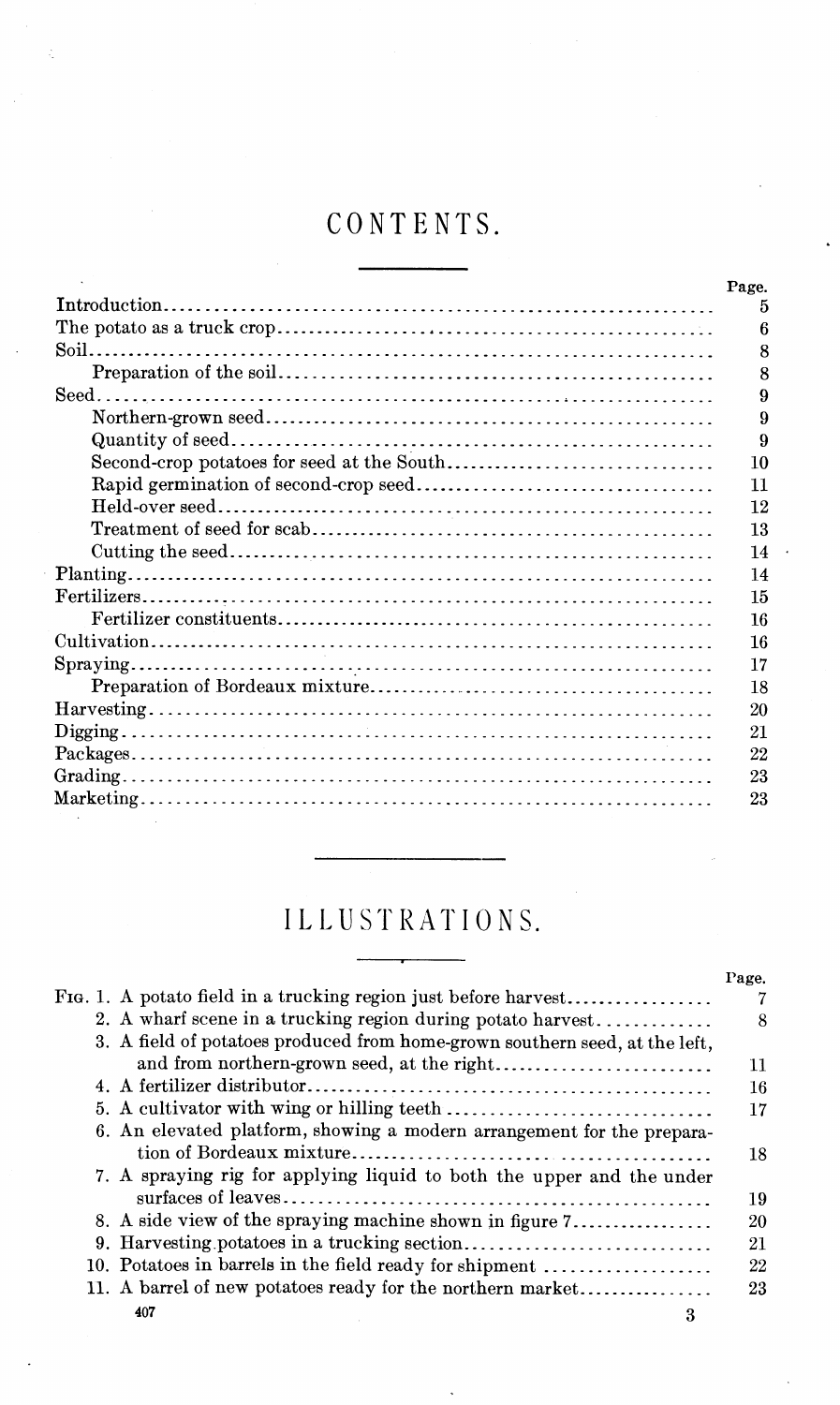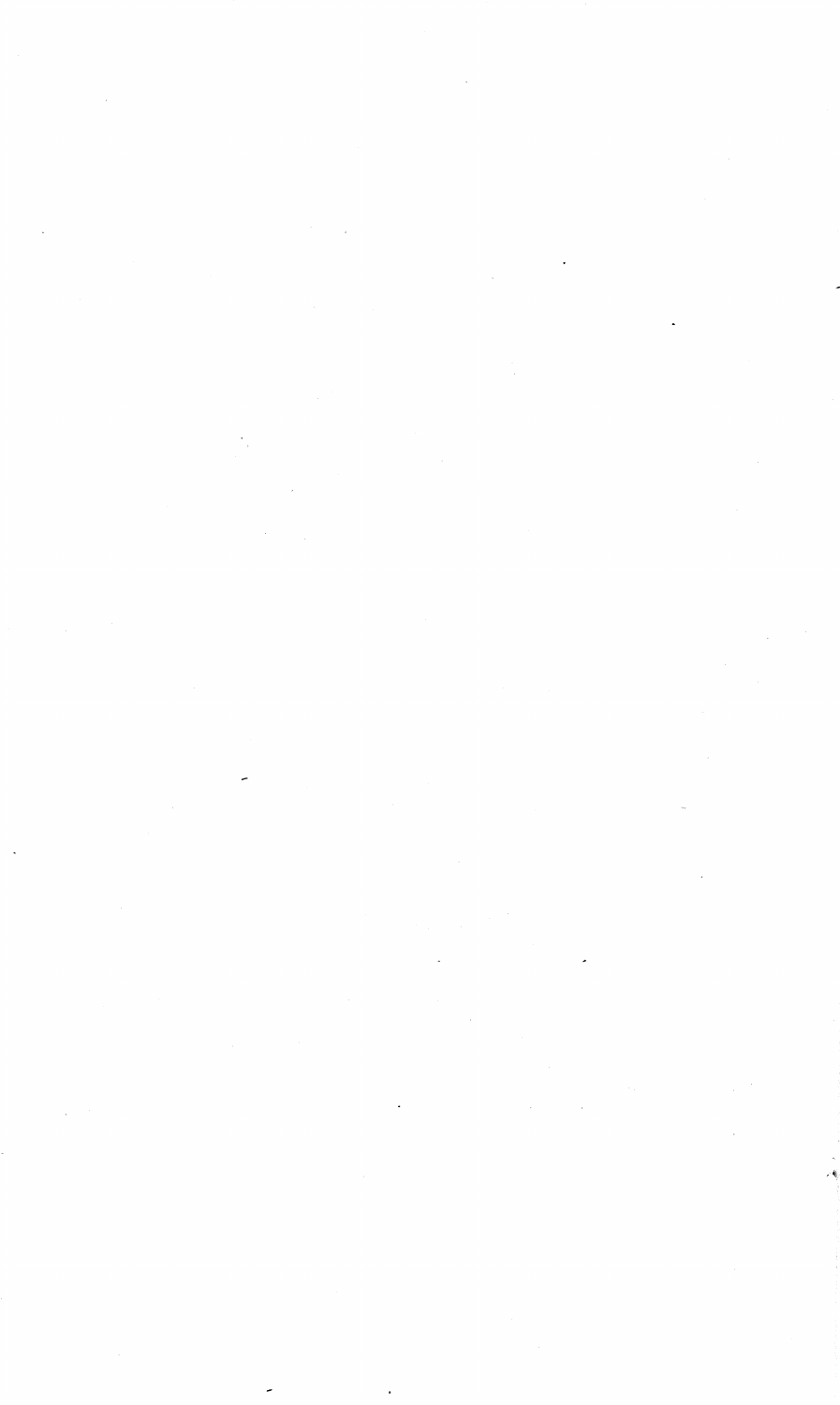B. P. I.-584.

# THE POTATO AS A TRUCK CROP.<sup>®</sup>

#### **INTRODUCTION.**

The term "potato," when not modified by an adjective, suggests to the mind of an American the so-called Irish potato *(Solanum tuberosum*). When the name is modified by the word "sweet," reference is made to a different plant, belonging to the morning-glory family and known botanically as *Ipomoea batatas.* In this discussion attention will be directed entirely to the Irish potato.

This plant, which is now recognized as an important article of food, as well as an important commercial crop throughout the north temperate regions of the earth, is of American origin. Among the New World plants which have been brought under cultivation since the discovery of America, this stands out as one of the most important, being second only to Indian corn. Taking the world over, the potato is probably eaten by a greater proportion of the earth's inhabitants than any other crop except rice. The potato early found a wide use throughout Great Britain and the northern portion of the continent of Europe. With the development of the New World it immediately became an important garden crop and its cultivation has kept pace with the increase in population until now it is distributed over the entire area of North America occupied by civilized peoples. It is a commercial product in Mexico as well as in Alaska.

The potato is of great economic importance, not merely as a food plant for man, but because of the variety of other uses to which it can be applied, principal among which is the manufacture of starch. Varieties have been developed which adapt it to the great range of climatic conditions which exist throughout the world. It is grown extensively as an early market-garden and truck crop, and even more extensively as a field crop in the northern portion of the United **<sup>i</sup> —— \_s**

**\***

a For other publications on the potato the reader is referred to the following Farmers' Bulletins: No. 324, entitled "Sweet Potatoes;" No. 365, entitled "Potato Growing in Northern Sections;" and No. 386, entitled "Potato Growing on Irrigated Farms of the West." These may be obtained free of charge upon application to the Secretary of Agriculture, Washington, D. 0.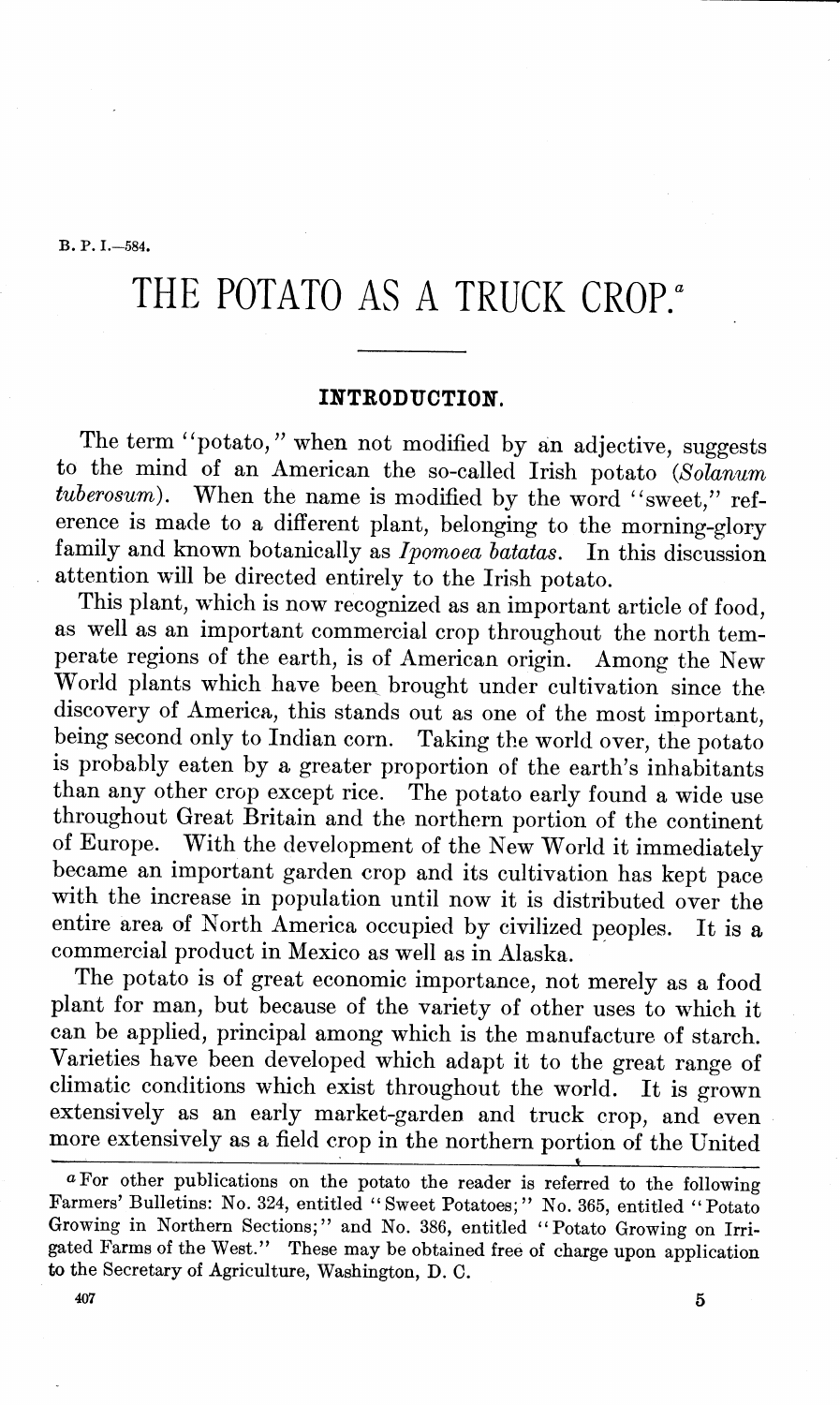States. In some sections the same land can be made to produce two crops of potatoes in a single season, thus rendering it a very important and profitable industry.

The adaptation of the potato in the great territory over which it can be grown has been mentioned. It is found, however, that certain varieties are peculiarly fitted for certain climatic regions. repeated attempts which have been made to introduce European and particularly English varieties of potatoes into the United States have proved very discouraging, thus showing that varieties which are of great importance in England may or may not be well adapted to American conditions. Some varieties are especially adapted to the sandy lands and short season of the Southern States, while other varieties are preeminently adapted to the cool, retentive, and heavy soils of the Northern States. Some require only a short season for maturity, while others demand the entire growing period to perfect their crop. With this great diversity of character it is evident that the potato can be modified to meet almost every condition of soil and climate which exists in the Temperate Zone. This is not saying, however, that every soil and climate can be made to produce a profitable yield of potatoes. There will always be certain regions possessing soil and climatic conditions peculiarly adapted to the development of this crop which will form the leading commercial areas for the cultivation of this product.

The discussion of this subject most naturally falls into the methods adapted to growing potatoes as a truck crop and the methods best suited to growing them as a farm crop. This publication is confined to a consideration of the potato from the standpoint of the truck grower.

# **THE POTATO AS A TRUCK CROP.**

The growing of Irish potatoes as a truck crop at the South has assumed large proportions. Thousands of acres are annually planted to early varieties of potatoes which are harvested as soon as they have reached suitable size, regardless of their maturity (as suggested by fig. 1), and immediately transported to northern cities for distribution and consumption. This industry extends along the Atlantic seaboard from the southernmost terminals of railway transportation to the vicinity of the great centers of consumption, Florida producing a large annual crop of early potatoes, followed by Georgia, South Carolina, North Carolina, Virginia, Maryland, and New Jersey in turn. The great early-potato-producing sections of Florida are centered around Hastings; in Georgia the sections are largely confined to the vicinity of Savannah; in South Carolina a large acreage is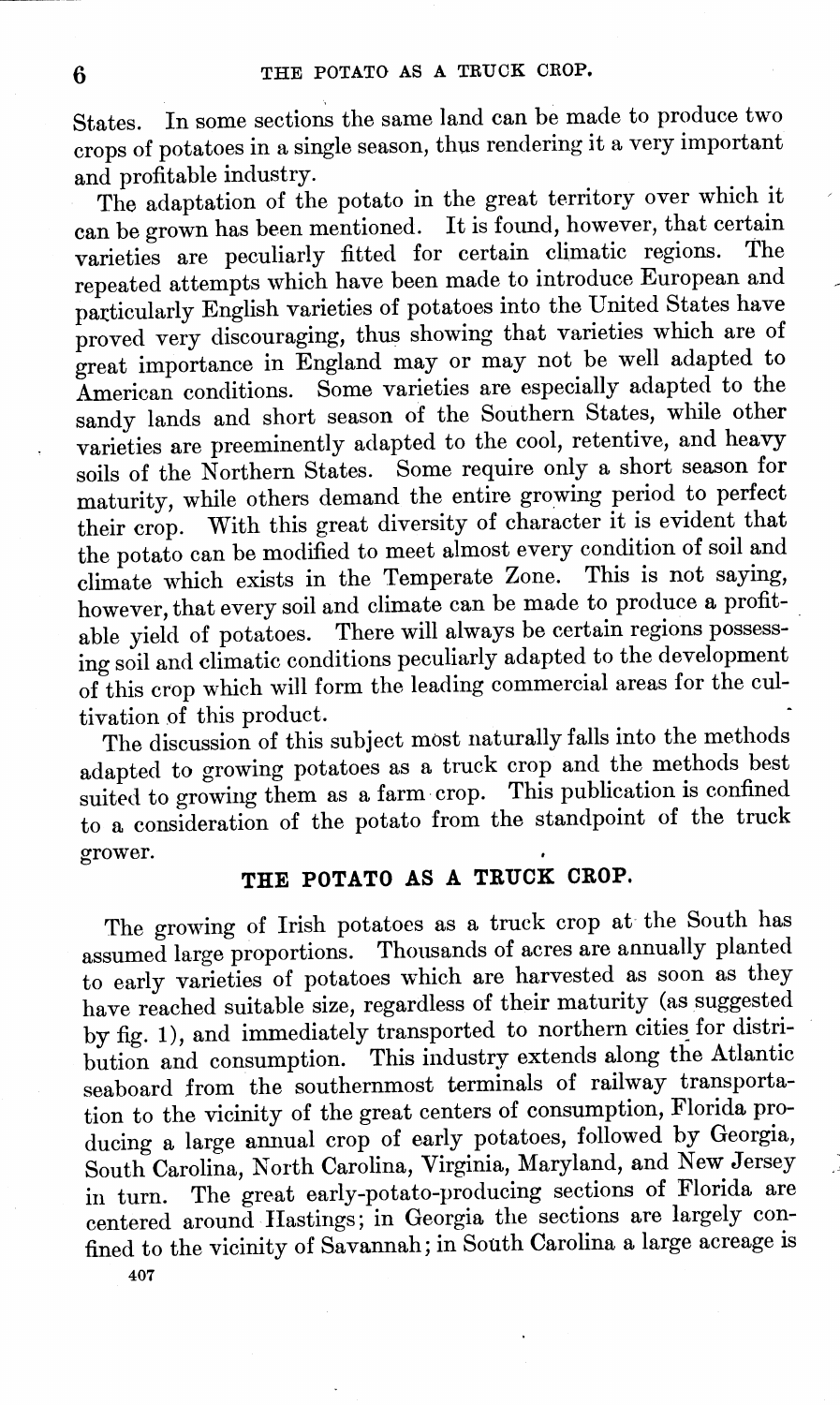cultivated in the trucking region about Charleston ; in North Carolina a very extensive crop is planted in the vicinity of Wilmington ; while Norfolk, Va., probably outclasses all other regions along the Atlantic coast so far as acreage and yield are concerned. This vicinity is one of the oldest and largest early-potato-producing sections of North America, figure <sup>2</sup> showing a familiar condition at a wharf during the potato season. Besides this belt of country devoted to this industry there are isolated regions along the Gulf coast and in northern Texas, Kentucky, and Missouri where potato growing has been established and has proved quite profitable.

It is impossible to give accurate statistics in regard to this crop, for it changes annually with the markets of the preceding year, those who engage in the industry, particularly in the West, being influenced



FIG. 1.—A potato field in a trucking region just before harvest.

very decidedly by the previous year's return. This is an exceedingly unfortunate condition, as the growers should determine their planting, not by their previous year's experience, but by the condition of the crop at the North. The crop of so-called winter potatoes produced at the North has more influence upon the price which will be received for the early crop than any other single factor. The truck farmer should therefore keep a very careful record of the crop at the North preceding the year his planting is to be done. The quantity, quality, and price of the held-over northern crop are factors which decidedly influence the price of the new crop when it reaches the market. A market which is well stocked with old potatoes which have been kept in fairly good condition means a very low price for the early crop when it comes in competition with such stock. As this new crop can not be retained long in the soil at the extreme South without 407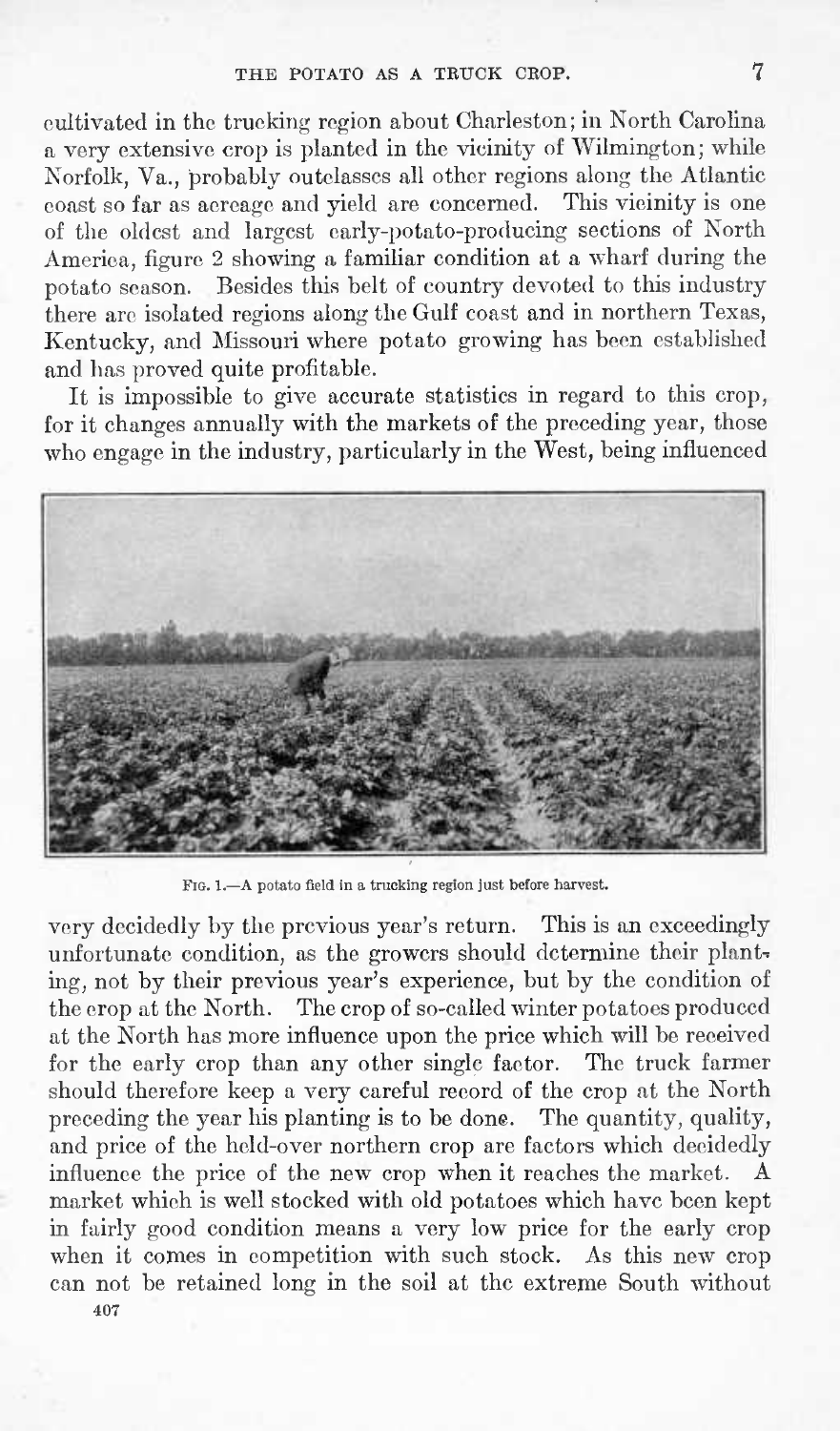rapid deterioration, neglect on the part of the grower to determine the quantity of old potatoes in sight at planting season, as compared with a normal supply, may mean a very meager profit, if any, or a very heavy loss if the crop can not be moved at the proper season and at a satisfactory price.

# SOIL.

The character of soil which is best adapted to the production of early potatoes is a light sandy loam, what the truck growers call a "quick" soil, rather than a heavy, retentive one. In order to produce



FIG. 2.—A wharf scene in a trucking region during potato harvest.

early potatoes it is necessary to make use of every factor which will stimulate rapid growth and quick maturity. Light, rather dry, warm soils are nearest to the ideal for this purpose.

# PREPARATION OF THE SOIL.

Thorough, deep preparation of the soil is essential for success with potatoes. The soil should be prepared by growing a hoed crop upon it the previous year, if possible one of the legumes, and should be cleared of all débris and rubbish during the fall or winter. As soon as conditions are favorable in the early spring or late winter, the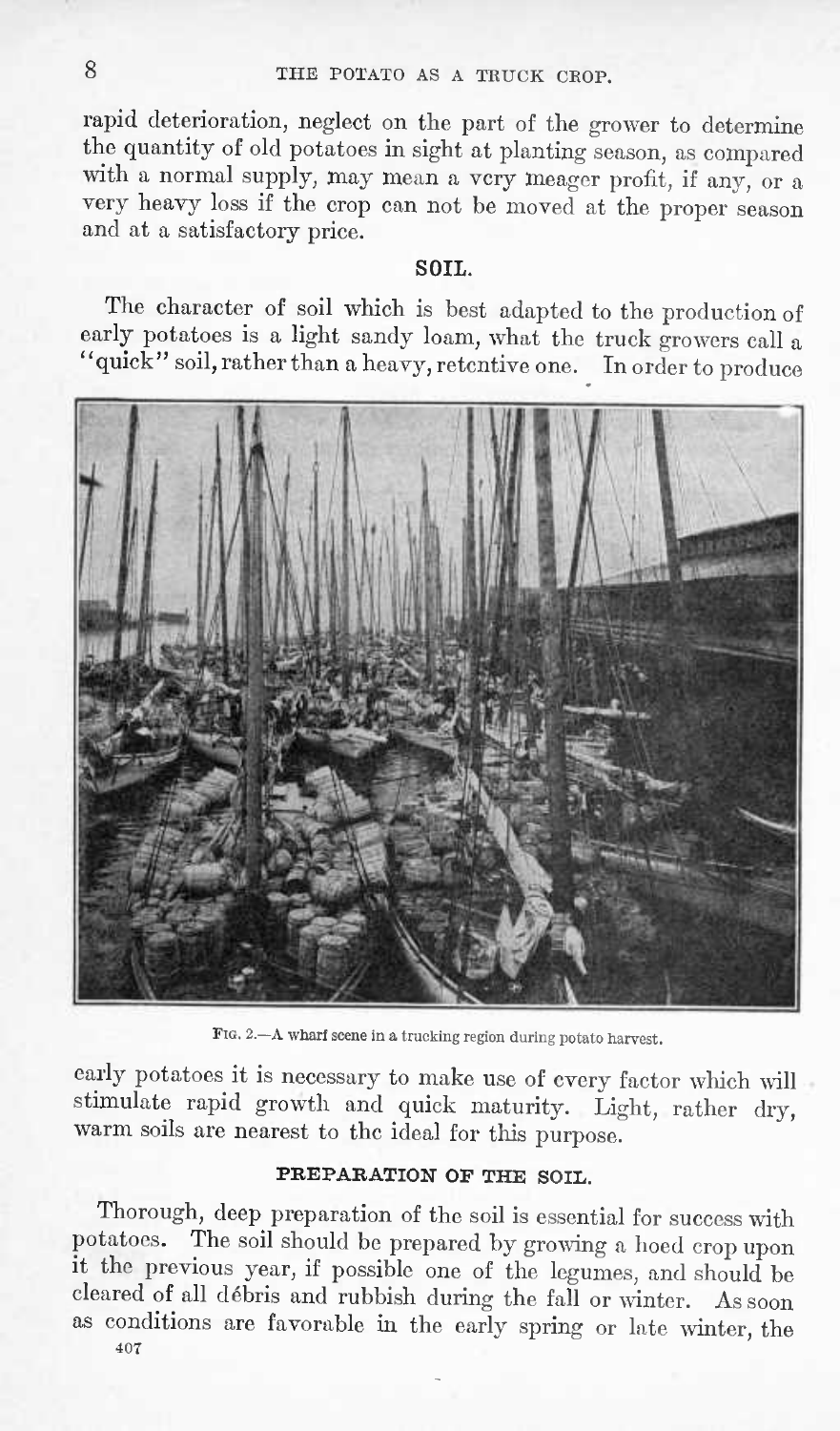ground should be deeply and thoroughly plowed either with a disk plow or a good turning plow. Following the plowing the ground should be thoroughly fined and moderately well compacted by the use of a harrow and clod crusher if there has been a tendency on the part of the soil to bake.

The depth of plowing should not be greater for potatoes than for other truck crops. As a general rule, the seed bed should be deep and mellow, but it is not safe to turn up too much subsoil at any one time. It is well to deepen the soil gradually an inch a vear, until the It is well to deepen the soil gradually, an inch a year, until the desired depth has been attained.

#### SEED.

The term "seed" as applied to the cultivation of potatoes has reference to the tubers which are used for the reproduction of the crop. Technically the word "seed" applies to the fruit of the plant Technically the word "seed" applies to the fruit of the plant which is borne in the seed balls formed after the blossoms fall, but with potatoes the term is never confused, as it is applied universally to the tubers for planting, which are used either whole or cut.

## **NORTHERN-GBOWN SEED.**

In growing early potatoes, perhaps more than any other single crop, the sources from which the seed is obtained influence the resulting crop. The practice which is almost universally followed is to plant tubers of early varieties which have been grown for several seasons at the North. The demand by truck farmers for northerngrown seed has developed a very considerable industry in some of the potato-producing regions, notably Maine, Michigan, and Wisconsin. Early varieties which are especially adapted to truck work at the South are in these northern regions planted extensively for the purpose of producing seed to be used in the South. The crop is harvested and placed in storage houses either at the North or at the South, where it can be made available to the growers at the South early in the spring to meet the demand for seed for early planting.

#### **QUANTITY OF SEED.**

The quantity of seed used to the acre depends largely upon the manner in which it is planted; that is, the distance between the rows. the distance between the hills in the rows, and whether the seed is used whole or cut. It may, however, be stated in general terms that from 8 to 12 bushels of seed as ordinarily grown are required to plant an acre. If the potatoes are small and are cut to two eyes, 8 bushels will plant an acre; if the potatoes are large and cut to two eyes, 8 bushels will not plant a measured acre. Some successful growers use small or medium-sized whole potatoes, others cut the potatoes

 $52052^\circ$ -Bull.  $407-10$ -2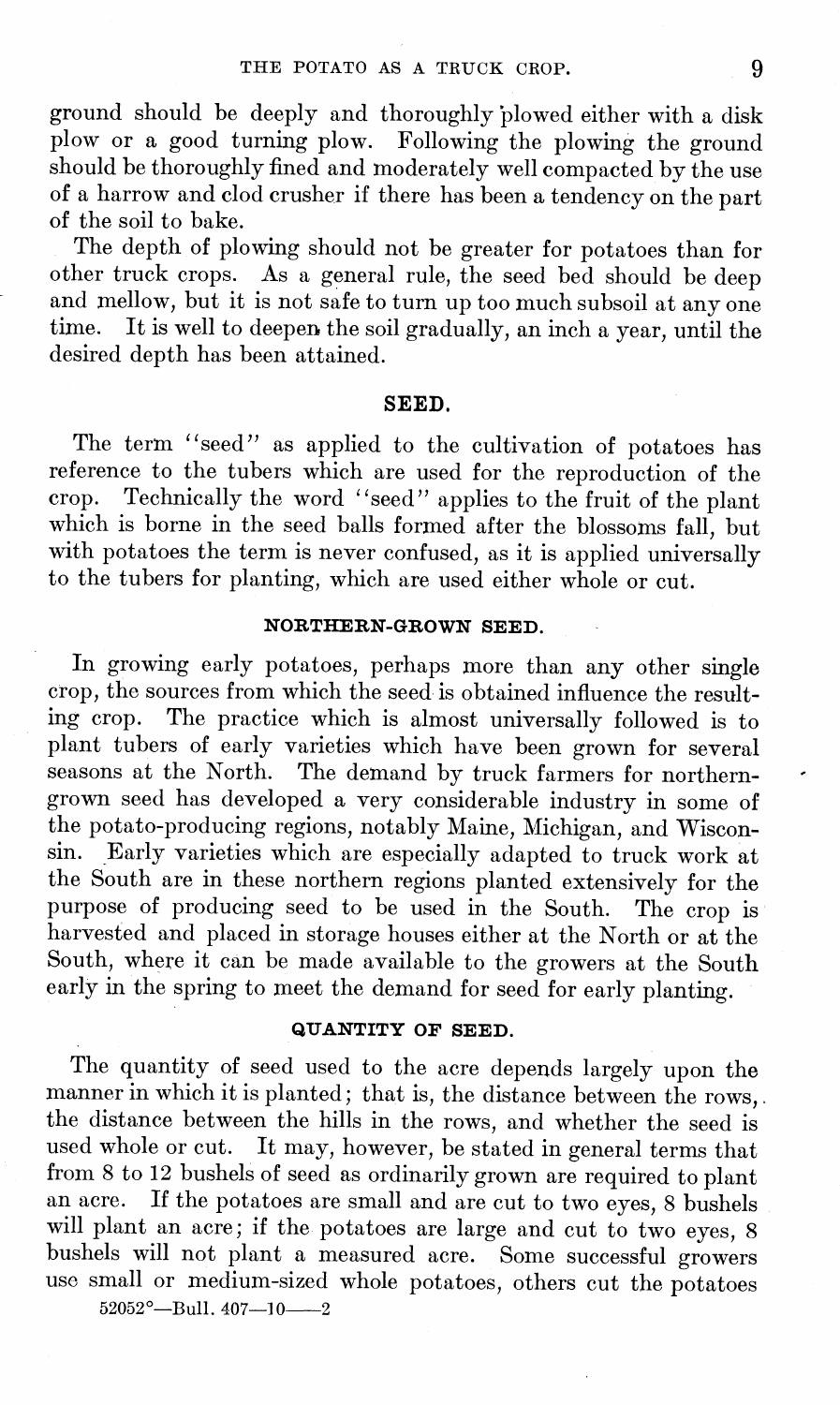in half, while still others cut to one or two eyes. If the potatoes are sound and have not sprouted to any considerable extent previous to planting and have not been subjected to unreasonably low or high temperatures, one or two eye pieces from a medium-sized potato will give good results. When seed potatoes are scarce and high in price, growers will endeavor to make the seed go as far as possible by cutting it to one or two eye pieces.

Tests conducted to determine the best character of seed to use indicate that a potato weighing about 3 ounces, when cut in half and planted one piece in a place, gives the best results so far as yield is concerned. In some localities, however, particularly where excessively wet or excessively dry planting periods occur, it has been determined that whole potatoes are safer for the early crop than cut seed.

# **SECOND-CROP POTATOES FOR SEED AT THE SOUTH.**

Within recent years there has been a marked increase in the use of second-crop potatoes for seed throughout the southern potatogrowing sections. This crop is frequently grown on the same land from which the first crop of potatoes was harvested. In most instances, however, it follows beans or cucumbers, as the seed for this second potato crop is not usually planted until July or August. The seed for this crop is, as a rule, saved from the early crop, the small tubers being stored in a well-ventilated shed, where they are protected from the direct action of the sun and from storms until about ten days or two weeks before the time of planting, when they are spread thinly upon the ground and lightly covered with straw or litter to partially protect them from the sun. Under these conditions the tubers quickly "green" and all those suitable for seed will develop sprouts. As soon as the sprouts are visible, and before they are large enough to be rubbed off in handling, the potatoes are ready to plant. The product of this planting gives a crop of partially matured tubers which are held over winter for spring planting. This practice gives excellent results in many localities and is found to be more economical than the purchase of northern-grown seed. what extent it is safe to follow this practice without renewing the seed from the North by the use of fully matured tubers has not been determined. Those following the method should carefully observe the quality and yield of the crop for the purpose of determining whether or not it is deteriorating under this treatment. In general, it is believed that it will be within the limits of good practice to secure every second or third year enough northern-grown seed to supply seed for the second crop; in fact, some of the most successful growers of potatoes who use second-crop seed get enough northerngrown seed each year to supply planting material for the second crop. In this practice it will be economy to err on the side of safety and 407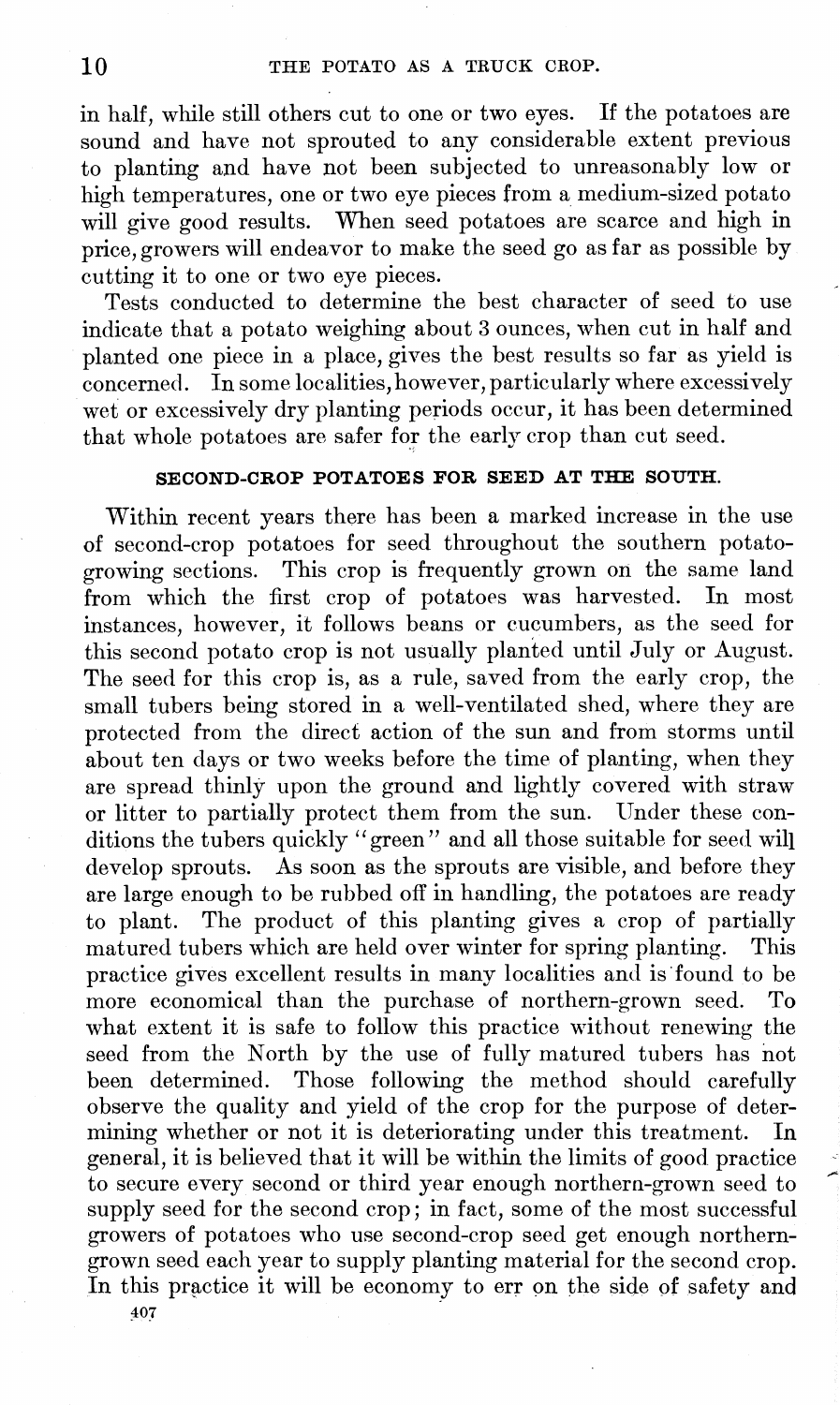obtain fresh seed frequently from reliable northern sources. In a majority of instances it is found that second-crop home-grown seed is slower to germinate, as shown in figure 3, and later in maturity than northern-grown seed, and as quick development is an important element in the crop at the South, growers are urged to consider this point carefully.

### **RAPID GERMINATION OF SECOND-CROP SEED.**

A novel practice for securing quick growth from second-crop seed has been developed by a successful potato grower in Texas. Mr. Morrell has developed an idea which is closely akin to the practices



FIG. 3.—A field of potatoes produced from home-grown southern seed, at the left, and from northern-grown seed, at the right.

of the potato growers of the Channel Islands. The method consists in storing the tubers of the second crop in a tight building, which by the use of artificial heat can be kept frostproof. At harvest time the tubers are placed in slatted crates and the temperature of the storage house held as low as practicable without freezing until four to six weeks before planting time, when the temperature is raised to 68° or 70° F. This temperature is maintained until the eyes of the potatoes show activity. The sprouts should not be allowed to develop to any considerable length before planting the tubers, on account of the danger of breaking them in the necessary handling at planting time. If the sprouts are one-eighth of an inch or less in407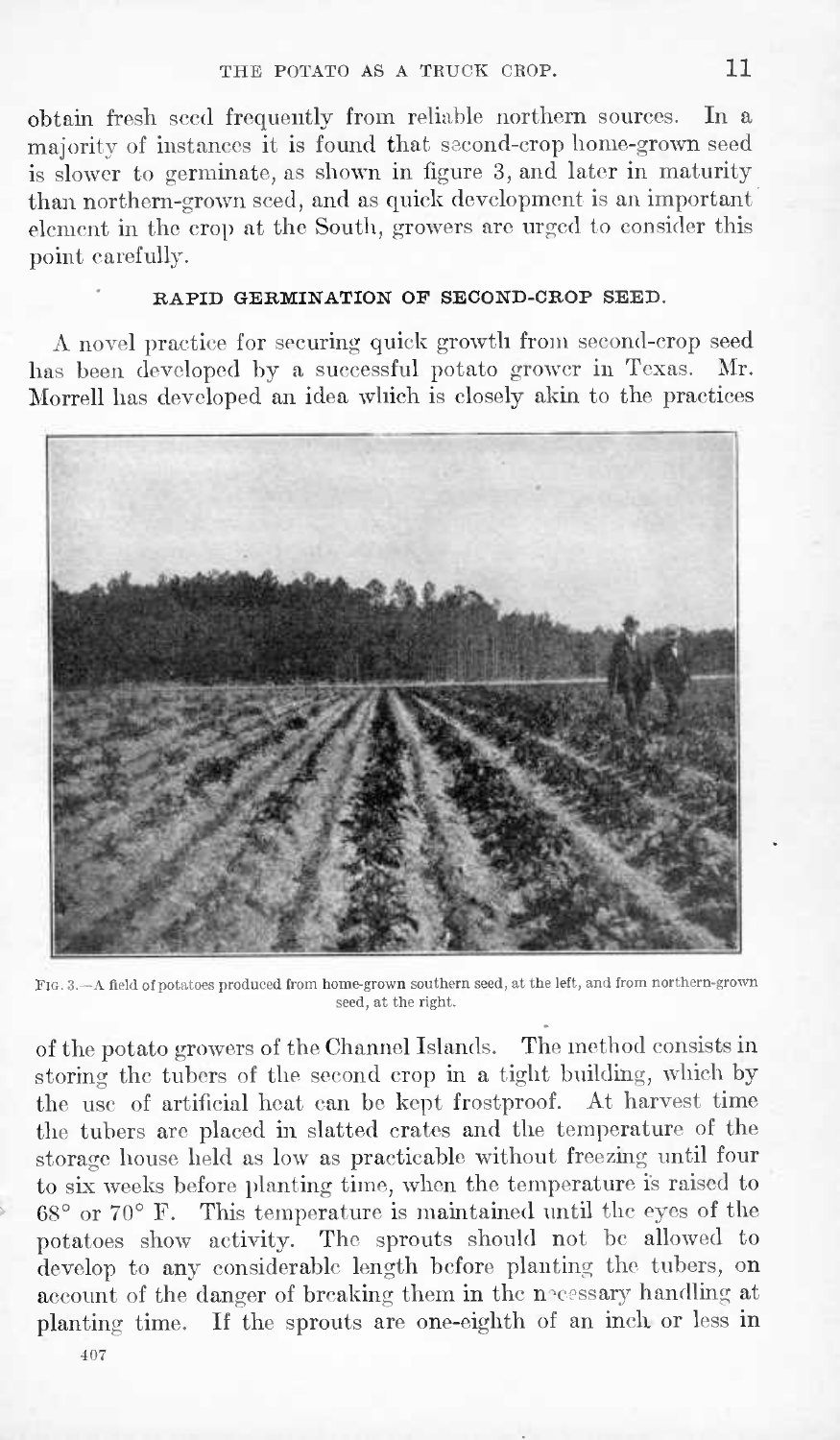length there should be little loss from handling. If the house can be well lighted at the time the temperature is raised, the sprouts which develop will be much stouter than those developed in the dark. This plan provides a congenial temperature for the germination of the tubers and makes it possible to delay planting until outside conditions are generally favorable for the rapid growth of the plants, and to use for seed only those tubers which are actually viable. With good preparation and cultivation this method should give a perfect stand and a decidedly increased yield, together with the early maturity of the crop.

This plan has been used for northern-grown seed, but it is found that the mature northern-grown seed responds more quickly to a given heat stimulus and consequently does not require to be placed in a warm room more than ten days to two weeks before planting.

The practice on the Channel Islands accomplishes the same results in a slightly different manner. The tubers are placed one layer deep on germinating trays which are arranged on racks or are provided with corner posts a few inches long so as to admit air and light. The tubers are induced to germinate in the trays, and at planting time only those with well-developed sprouts are used for planting. As the work is all done by hand there is little danger of damage to the seed from breaking off the sprouts. In all sections of the South where hand planting is practiced this method of procedure is perfectly practicable, and would entirely obviate losses from poor stands resulting from uncongenial conditions due to cold, damp spring weather and inferior seed. Planting could be delayed until conditions were favorable and poor seed would be detected before it was planted.

#### **HELD-OVER SEED.**

The consensus of opinion is that in southern localities it is impracticable to keep early potatoes from harvest time to the next season's planting period. The conclusions of those who have given this problem careful study are that the exposure of the tubers to the sun at harvest time is the chief factor in determining their keeping qualities. In other words, it is possible to keep potatoes in the extreme South from season to season provided the tubers are not exposed to the sun after being dug. They should be immediately carried to a protected place where there is ample ventilation and where they will receive only diffused light, such as a cyclone or other cellar, or the basement of a house, or even where brush protection will prevent the sun shining directly upon them. It is, of course, necessary that the tubers be well matured before being dug and that they be the product of disease-free plants. Plants killed by blight yield tubers which seldom keep well even under the most favorable conditions.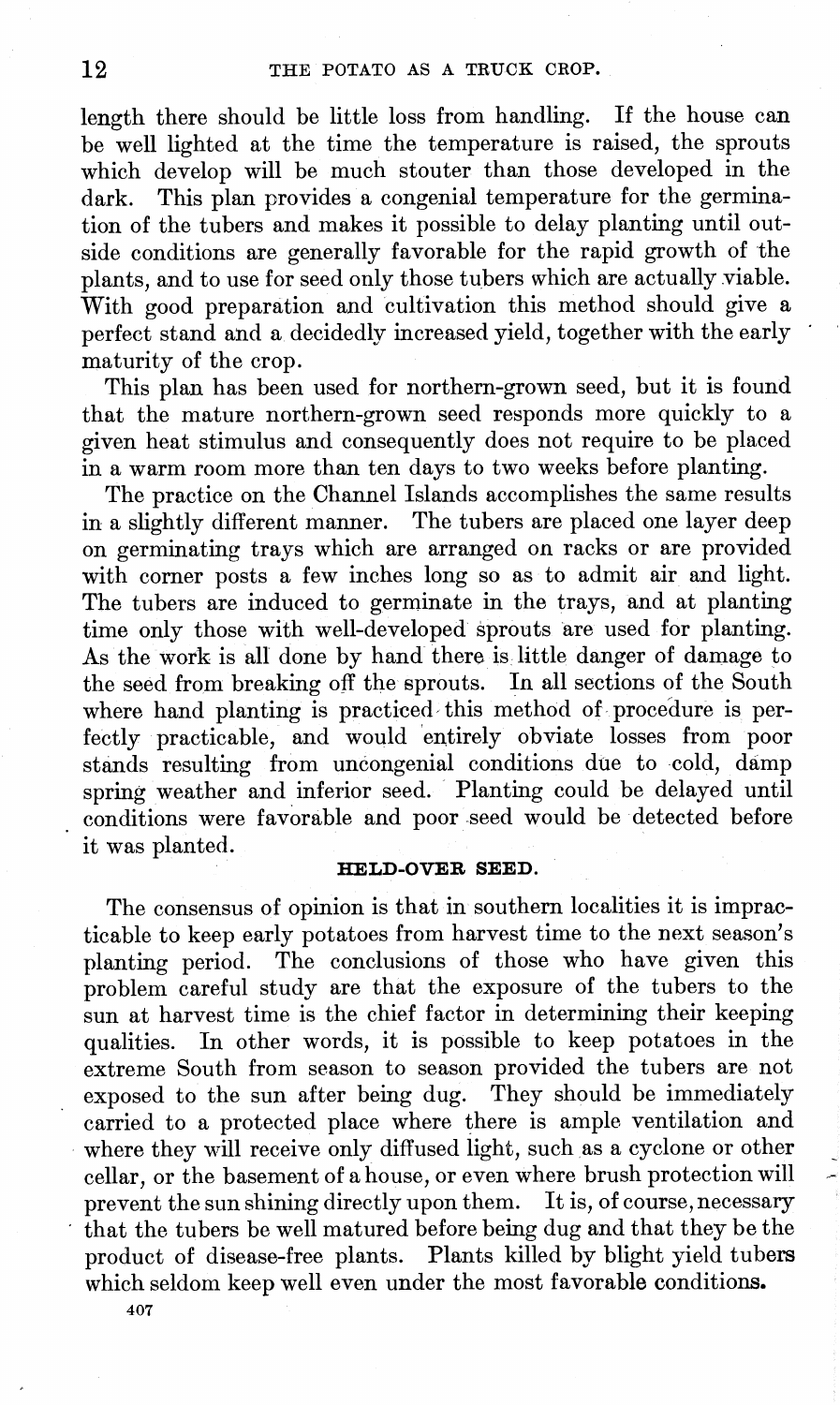# **TREATMENT OF SEED FOR SCAB.**

In preparing seed for the early crop, even at the South, where the potatoes are to be marketed immediately after harvesting, the treatment of the seed is believed to be equally as important as at the North. The treatment of potatoes to control potato scab has become a regular practice among the most successful growers at the North. Either of two practices may be followed to accomplish this result. The potatoes may be soaked in formaldehyde or a solution of bichlorid of mercury, or, better still, where conditions will permit, fumigated while in the car or warehouse with formaldehyde gas.

The corrosive sublimate (bichlorid of mercury) treatment is as follows: Soak the uncut seed one and one-half to two hours in a solution made by dissolving 2 ounces of corrosive sublimate in 16 gallons of water. This solution is exceedingly poisonous and must be guarded to prevent stock gaining access to it.

The most economical and effective method of disinfecting seed potatoes on a large scale is by the use of formaldehyde gas liberated by mixing the commercial solution with potassium permanganate. The following description of this method of disinfection is presented in Circular 23 of the Bureau of Plant Industry, entitled " Potato Diseases in San Joaquin County, California," by Mr. William A. Orton, being adapted from Bulletins 141 and 149 of the' Maine Agricultural Experiment Station, by Mr. W. J. Morse:

To use it, an air-tight shed should be constructed of sufficient size to hold whatever quantity it may be desired to treat at one time. This may be made of rough lumber, lined with building paper, and provided with a tight door. The potatoes may be treated in sacks, but these sacks must be piled so as to allow a free circulation of air all around them. It is suggested that they be piled in tiers, with two <sup>2</sup> by 4 inch scantlings between the layers of sacks. Space\*should be left in the center of the building for placing the charge of formaldehyde, which should be set off in shallow pans, such as galvanized washtubs. For each 1,000 cubic feet 23 ounces of potassium permanganate and 3 pints of formaldehyde should be allowed. After the potatoes are properly stacked and everything is made ready, the permanganate should be spread in a thin layer on the bottom of the pan, the required quantity of formaldehyde poured in and stirred quickly, and the building vacated. The building should then be kept closed tight for twenty-four hours, when it may be opened and the potatoes taken out.

Formaldehyde is a nonpoisonous but highly irritant fluid which can be purchased in small lots at about 50 cents a pound, in carboy lots at 20 cents, or in barrel lots at about 12 cents. Potassium permanganate is a reddish-brown crystalline substance, purchasable at from 13 to 25 cents a pound.

The precaution should be taken not to pile any potatoes directly over the pans or within 3 feet laterally, as the gas there might be strong enough to injure the potatoes and destroy their germinating power. The formaldehyde works best in a humid atmosphere. It is therefore advised that the floor of the shed be wet down before the treatment is made. The potatoes, however, should not be wet, as the disinfection is more thorough if the surfaces are dry.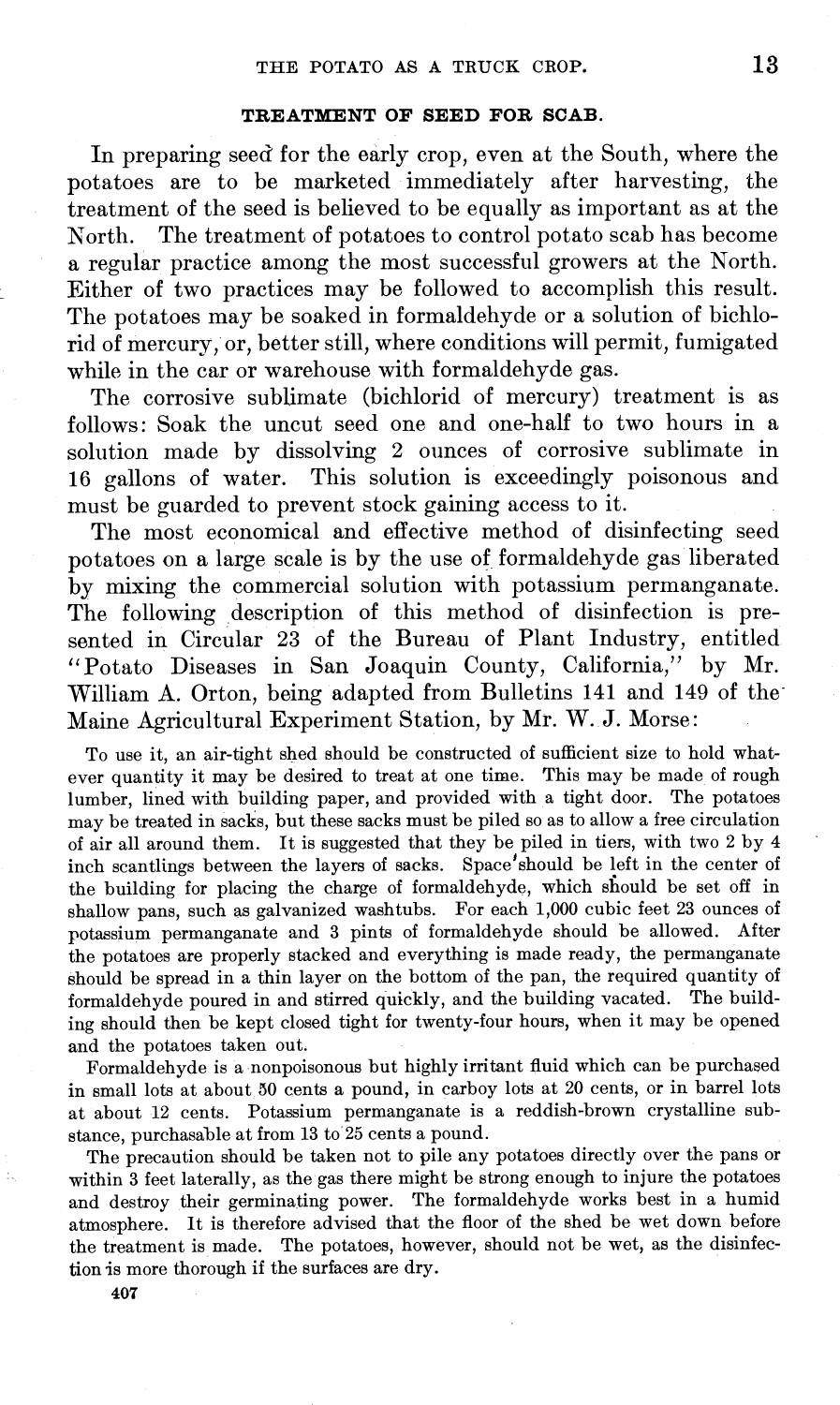Small quantities of potatoes may be disinfected by soaking in a solution of <sup>1</sup> pint of formaldehyde to 30 gallons of water for two hours. Either the gas or the solution treatment may be applied some time previous to planting, provided the potatoes are not exposed to reinfection by being put into receptacles that have previously held scabby potatoes. The treatment should also be made before the potatoes are cut for seed.

The expense connected with the treatment of seed potatoes by the gas method will vary in different cases according to the amount of labor required in handling and whether a special building has to be erected for the purpose. The cost of labor and of the building will be the principal items. The cost of the materials need not amount to over 1 cent per sack. For example, a shed 12 by 24 feet and 7 feet high contains 2,016 cubic feet and would require 3 pounds of potassium permanganate, costing 60 cents, and 6 pints of formaldehyde, costing \$1.20; total, \$1.80. Two hundred sacks can easily be treated at once in such a shed. An entire day should be allowed for each treatment.

As the potato scab remains in the soil from season to season, as well as being carried to the field by the seed, it is of the utmost importance that the potato crop be used in rotation with other truck crops, so as to allow as long an interval as possible between successive crops of potatoes upon the same land. This will have the tendency to "starve out" the potato scab in the soil; then by the use of scab-free treated seed the prospect for a crop of smooth tubers is greatly enhanced.

#### **CUTTING THE SEED.**

If the seed is cut so that each piece carries two eyes, it is customary to plant one or two pieces in the hill, most growers preferring to plant two pieces in a hill, with the hills about 15 inches apart, rather than to rely upon a single piece. Many trials have been very successful in which a single eye was used for each hill. Under such circumstances, however, the seed must be of excellent quality and the land in a very high state of cultivation.

The practice on Long Island is to use northern-grown seed cut to a single eye and to plant one piece in a place at intervals of 13 or 14 inches.

#### **PLANTING.**

In the ordinary practice of growing potatoes as a truck crop it is customary to plant them so as to admit of cultivation in one direction only, the rows being spaced from 30 to 36 inches according to the character of the land and the implements used in cultivation. The seed potatoes are then dropped 12 to 15 inches apart in the rows, the strength of the land and the size of the tubers desired being taken into consideration to determine this planting distance. In some instances the potatoes are planted slightly above the general level of the field by first throwing up ridges, which are split at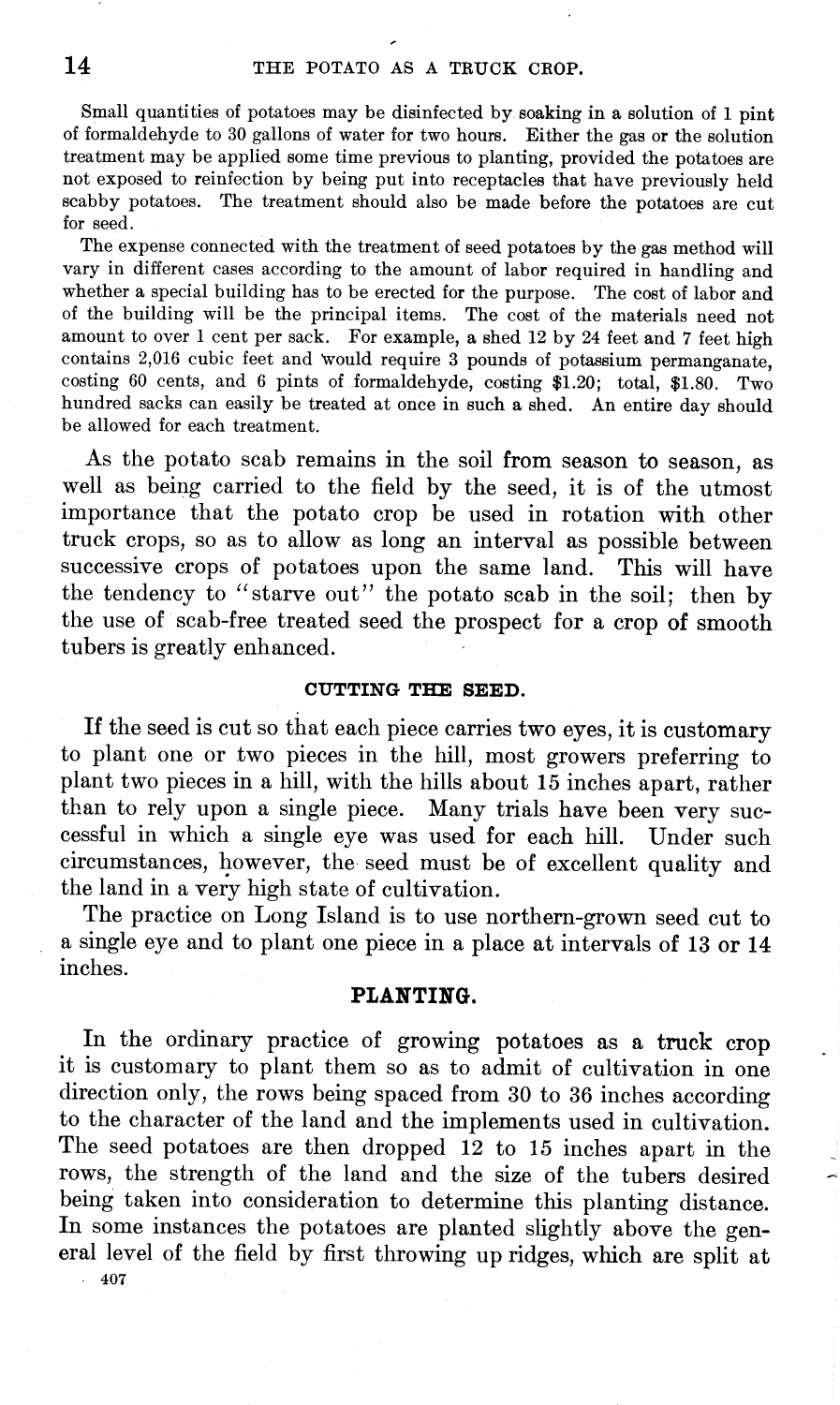planting time to admit the seed and provide soil for covering it. Ordinarily, however, the potatoes are planted practically on the level without throwing up ridges, either by the use of a potato planter or by opening a furrow with a 1-horse plow and dropping into the furrows the whole or cut seed by hand at the intervals already mentioned. It is customary to cover the seed from 3 to 4 inches deep, depending on the soil, whether it is a heavy, retentive loam or rather light and sandy in its nature, the shallower depths being employed when the soil is retentive and the deeper planting followed when the land is light and sandy or if at all subject to drought.

Everything considered, for the extremely early crop in regions where irrigation is not depended upon and where conditions are severe it is undoubtedly best to plant whole potatoes, a single potato of moderate size in each place. It is believed that uncut tubers can withstand the vicissitudes of excessive moisture or excessive drought better than cut tubers. This practice requires more seed than when the tubers are cut and does not increase the yield sufficiently to justify the use of the whole potatoes when the climate is not subject to extremes of drought and to excessive rainfall.

#### **FERTILIZERS.**

Three types of fertilizers are used in the cultivation of potatoes, namely, commercial fertilizers, green manures, and farmyard manures. Commercial fertilizers are extensively used in the production of truck-crop potatoes, particularly on the Atlantic seaboard. If they are supplemented at all it is by growing a crop of green manure upon the land the previous season and turning it under so that it will become thoroughly decomposed before the potatoes are planted. For this purpose soy beans, cowpeas, or velvet beans are chiefly used. These should be plowed down the previous fall as soon as they are sufficiently mature.

As little farmyard manure is available in the Southern States where the early crop of potatoes is chiefly produced, this seldom enters as a factor in the production of the crop. Commercial fertilizers of a nature especially adapted to the potato crop form the chief reliance of the growers. A fertilizer carrying 3 to 4 per cent of nitrogen, 6 to 8 per cent of phosphoric acid, and 8 to 10 per cent of potash is used at the rate of 500 to 1,500 pounds to the acre, depending upon the crop which is to follow the potato crop and the liberality of the grower. The fertilizer may be applied broadcast if put on at the rate of 1,000 pounds or more to the acre. When less than 1,000 pounds to the acre are used it is almost universally applied along the line of the row, a furrow being opened for the reception of the fertilizer, which is scattered by hand or by a distributor which can be used to fertilize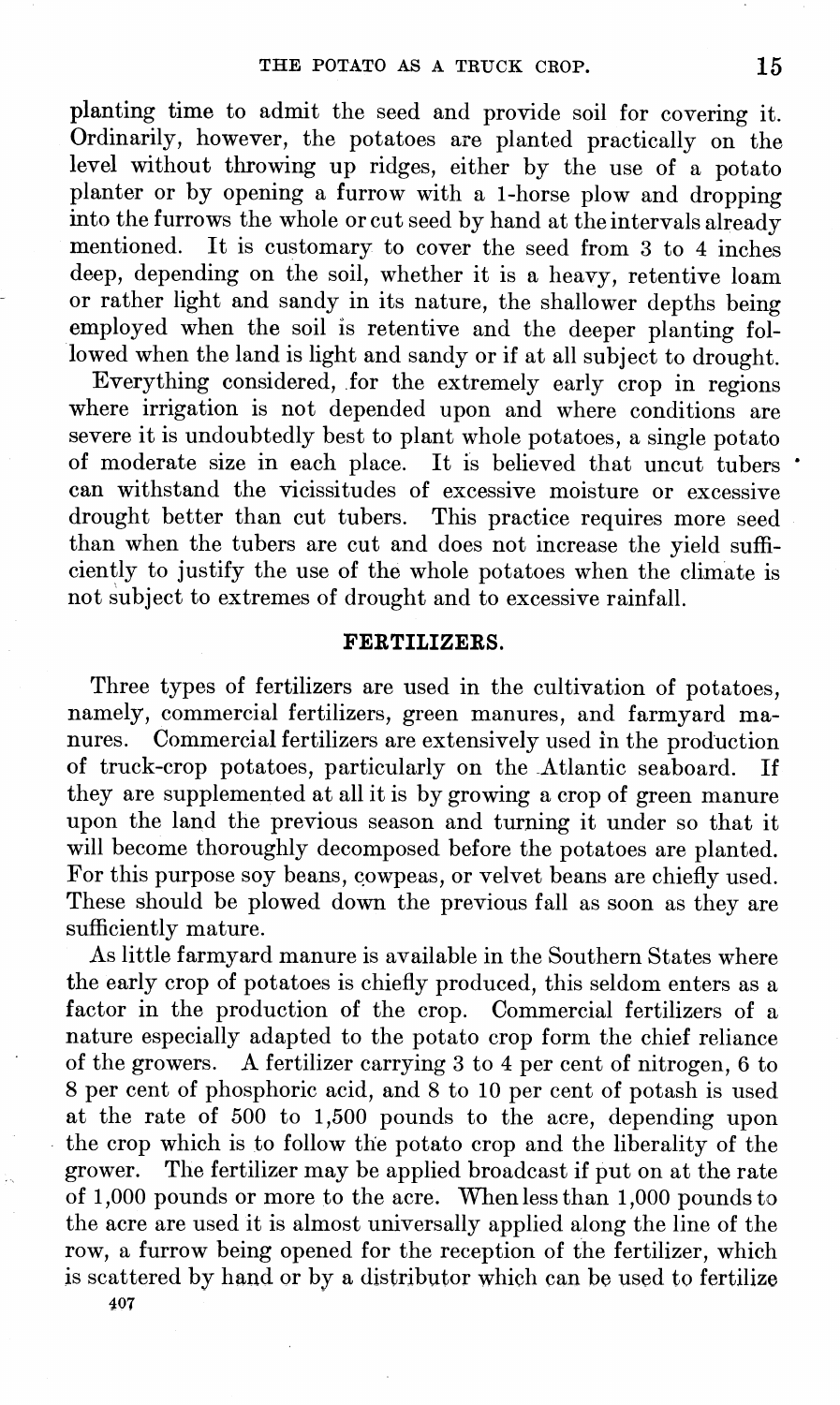several rows at a time, as shown in figure 4. After the fertilizer has been distributed, a cultivator is run along the line of the rows to incorporate the fertilizer with the soil in order to prevent its coming in contact with the seed when planted. Sometimes the furrow is refilled and reopened prior to the planting of the seed, so as to incorporate the fertilizer more completely with the soil. Still another plan is to open the furrow, distribute about one-half the quantity of fertilizer to be used in the bottom, incorporate it with the soil, plant the potatoes, partially cover them, and scatter the remainder of the application on the seed bed above the seed.

### **FERTILIZER CONSTITUENTS.**

Preliminary results of investigations now in progress to determine the kind and quantity of fertilizer best adapted to truck crops indicate that on the soils of the Long Island and Norfolk areas the source of potash for a potato fertilizer should be sulphate of potash and that



FIG. 4.—A fertilizer distributor.

the use of large quantities of nitrate in the form of nitrate of soda is not economical. The treatments which show greatest promise in both areas as a result of two years' trial are heavy applications of cottonseed meal, tankage, and sulphate of potash.

# **CULTIVATION.**

It is not far from the truth to say that the major part of the cultivation of the potato patch should be done before the potatoes are planted. In other words, the ground should be most carefully and thoroughly prepared and as soon as the seed has been placed in the ground, cultivation, in the ordinary acceptance of the word, can be begun by going over the field with a spike-tooth harrow. This will serve to restore a uniform surface and will at the same time destroy any small weeds which may have appeared. Even after the young plants have appeared above the surface of the ground it is a very 407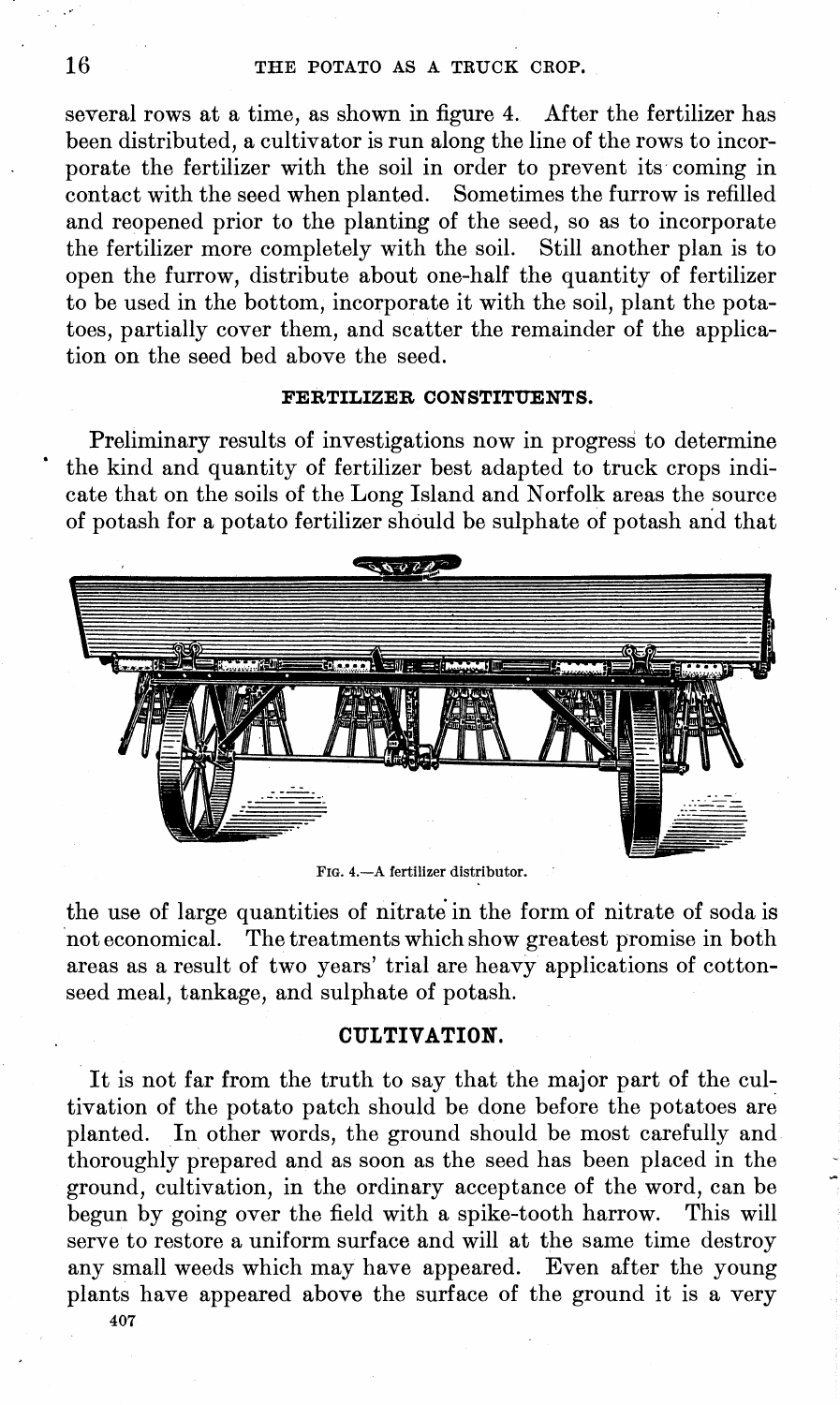economical way of continuing the cultivation to use the harrow, and after the vines have reached a height of 3 or 4 inches cultivation can be most economically and advantageously carried on if level culture is practiced by the use of the weeder. If all cultivation must be done by a single horse, the use of a weeder and modern implements, such as the spike-tooth harrow and five-toothed cultivator of improved type will best serve the purpose. With the last-mentioned implement it is possible to keep the surface of the soil very fine and practically level, and later in the season, if it is desirable to ridge the vines slightly for the purpose of keeping the tubers thoroughly covered and free from sun scald, this can be accomplished by the use of winged teeth upon the cultivator, as shown in figure 5.

While it is a common practice throughout the truck-growing region of the country to carry on practically all of the cultivation of potatoes with 1-horse implements, yet for the sake of economy it is believed that the type of cul-

tivator employed in prove to have advantages over the 1-horse implements. By means of this device it is possible to work both sides of the row at the same *^m[ Jl il* <sup>~</sup> -^ff^P time, and one man can accomplish considerably more upon



.- A cultivator with wing or hilling teeth.

a riding implement of this type than with a 1-horse walking implement, such as that described.

The frequency of cultivation depends largely upon the character of the season. If showers which have a tendency to make a crust upon the soil or compact it are frequent, the soil should be stirred as soon as it can be worked after each rain. When the land is weedy, the more frequent the cultivation with horsepower, the less work will be necessary with the hoe in order to keep the area clean. It is impossible, therefore, to determine the number of cultivations necessary to perfect a crop of potatoes, so much depending upon the character of the season and the character of the soil.

#### SPRAYING.

The fact that the early varieties of potatoes used by truck farmers and market gardeners are dug, as a rule, before full maturity renders the necessity for spraying somewhat less imperative than in the more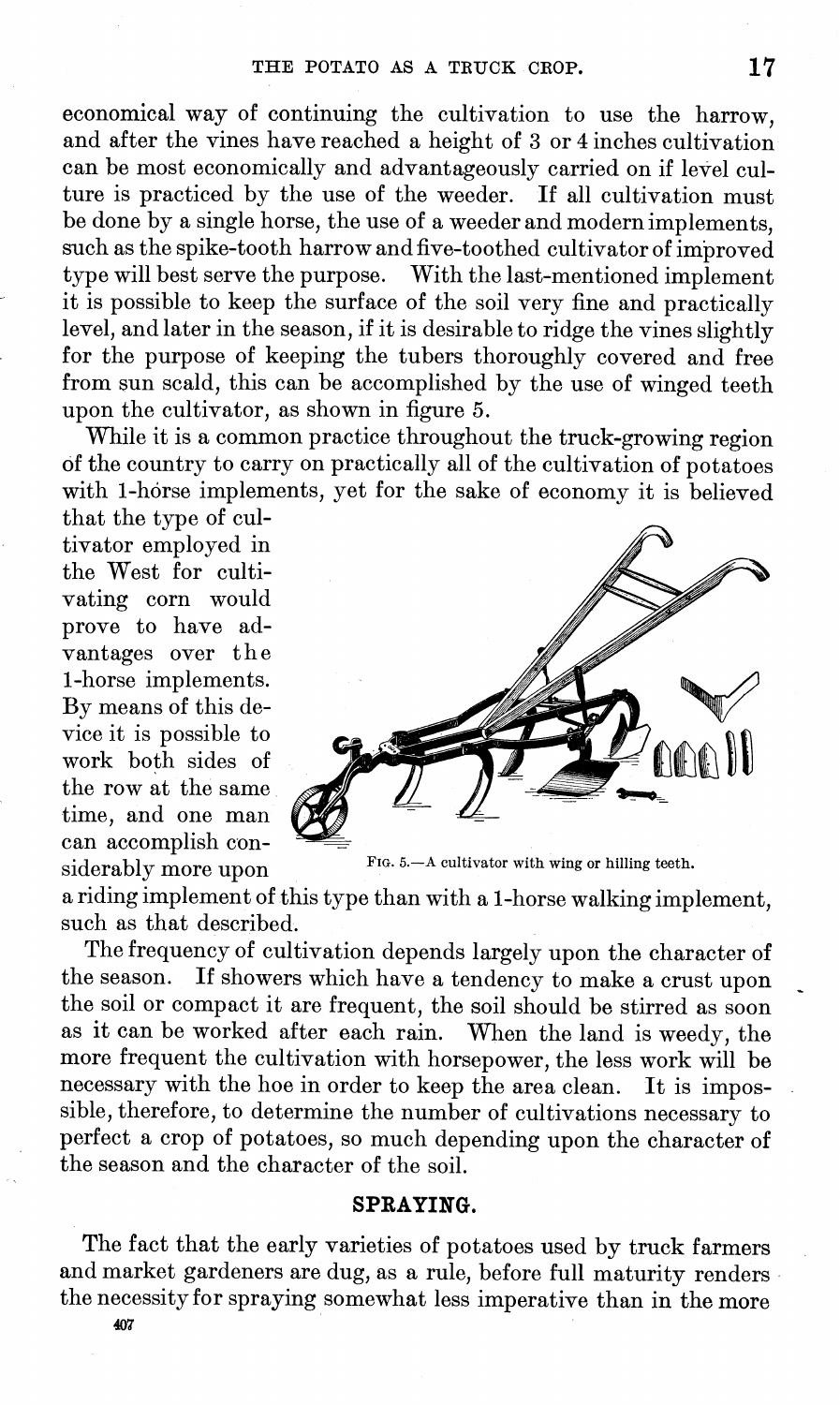northern sections, where large yields depend upon maintaining growth as late in the fall as possible.

Spraying with arsenicals for the beetle is necessary except in the extreme South, and injuries from arsenical poisoning, tipburn, and the early-blight fungus are so general that spraying with Bordeaux mixture and an arsenical combined should become the established farm practice. The poison may be either Paris green or arsenate of lead at the rate of 8 ounces to 50 gallons of water. The former burns the leaves when used alone and in large quantities, but not when applied with Bordeaux mixture. The Bordeaux mixture is not a poison to the beetle, but acts as a partial deterrent. It also diminishes the tipburn, probably by protecting the plants against excessive loss of water and by direct stimulation.

# **PREPARATION OP BORDEAUX MIXTURE.**

To make the Bordeaux mixture on a small scale take two half-barrel tubs, one for the copper-sulphate solution and the other for the milk-



FIG. 6.—An elevated platform, showing a modern arrangement for the preparatiou of Bordeaux mixture.

of-lime solution. Place 5 pounds of lime in one tub and slake this with sufficient water to thoroughly break up the lime without allowing it to burn. After the lime is thoroughly slaked dilute it to 25 gallons. Into the other tub pour 25 gallons of water and suspend in it <sup>5</sup> pounds of copper sulphate in a gunny sack or other porous sack for 24 to 48 hours before the solution is required. Bordeaux mixture is then made by pouring these two solutions through a wire-cloth sieve which has about 18 to 20 meshes to the inch, equal quantities 407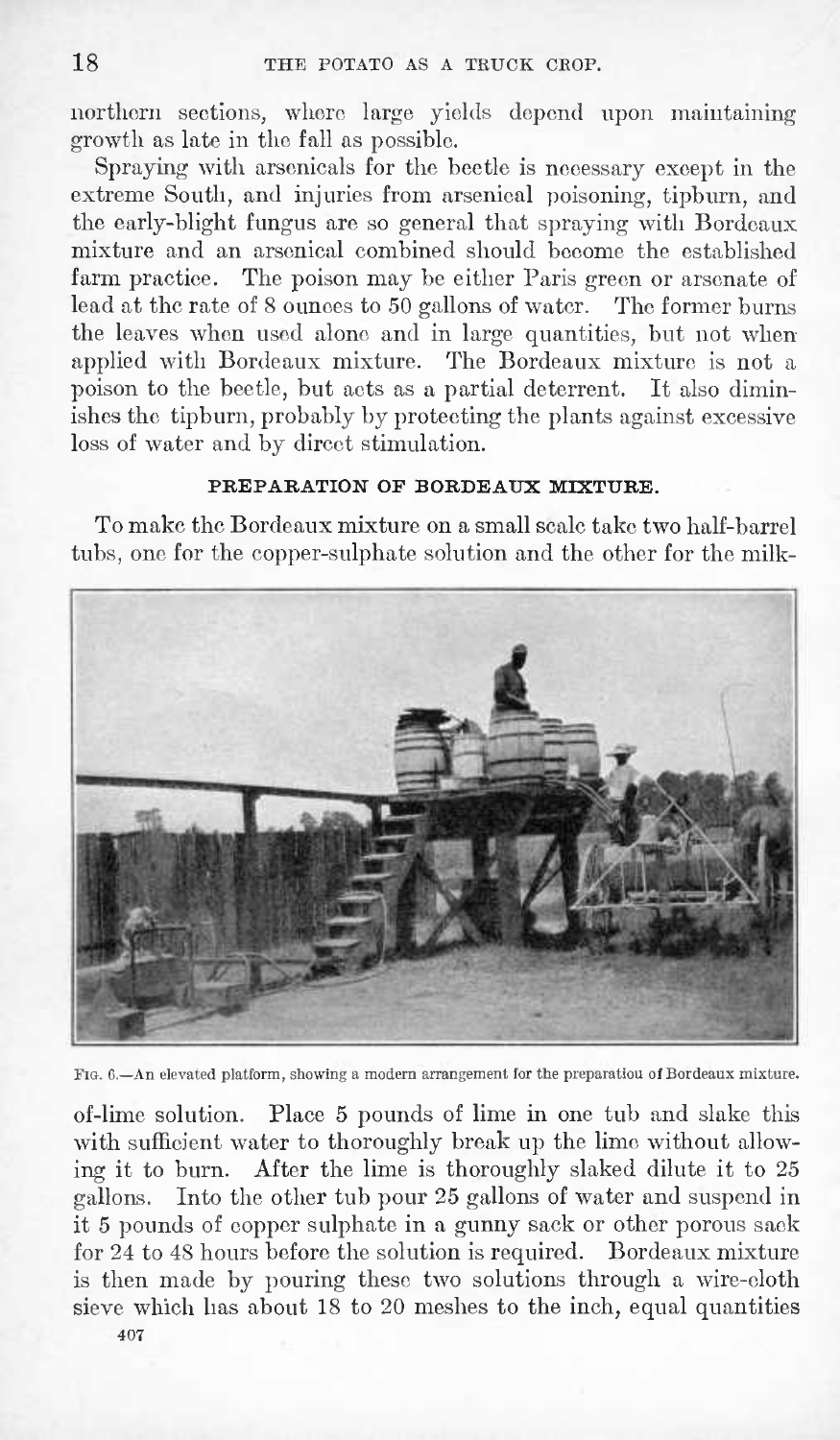of the two solutions being poured at the same time through the strainer, which should be suspended over a barrel or other receptacle sufficiently large to hold 50 gallons of the mixture. In making this combination it is best to have two men dipping simultaneously from the two receptacles and pouring the two solutions together into the strainer. The milk-of-lime and the copper solutions should at all times be kept thoroughly stirred.

When large quantities of Bordeaux mixture are required stock solutions are made in 50-gallon casks (see fig. 6), the concentration of the copper-sulphate solution being <sup>1</sup> pound of copper sulphate for each gallon of water; that is, 50 pounds of copper sulphate to



FIG. 7.—A spraying rig for applying liquid to both the upper and the under surfaces of leaves.

50 gallons of water. The lime solution carries <sup>1</sup> pound of lime for each gallon of water; that is, 50 pounds of lime to 50 gallons of water. In making Bordeaux mixture 5 gallons of the copper-sulphate stock solution are placed in one dilution barrel and 5 gallons of the stock solution of lime in a second dilution barrel; each dilution barrel is then supplied with sufficient water to make 25 gallons in each receptacle. These diluted solutions are then drawn or poured together, as above described, to make Bordeaux mixture.

The mixture should be applied by means of nozzles producing a mistlike spray, carried so as to apply the solution to both the top 407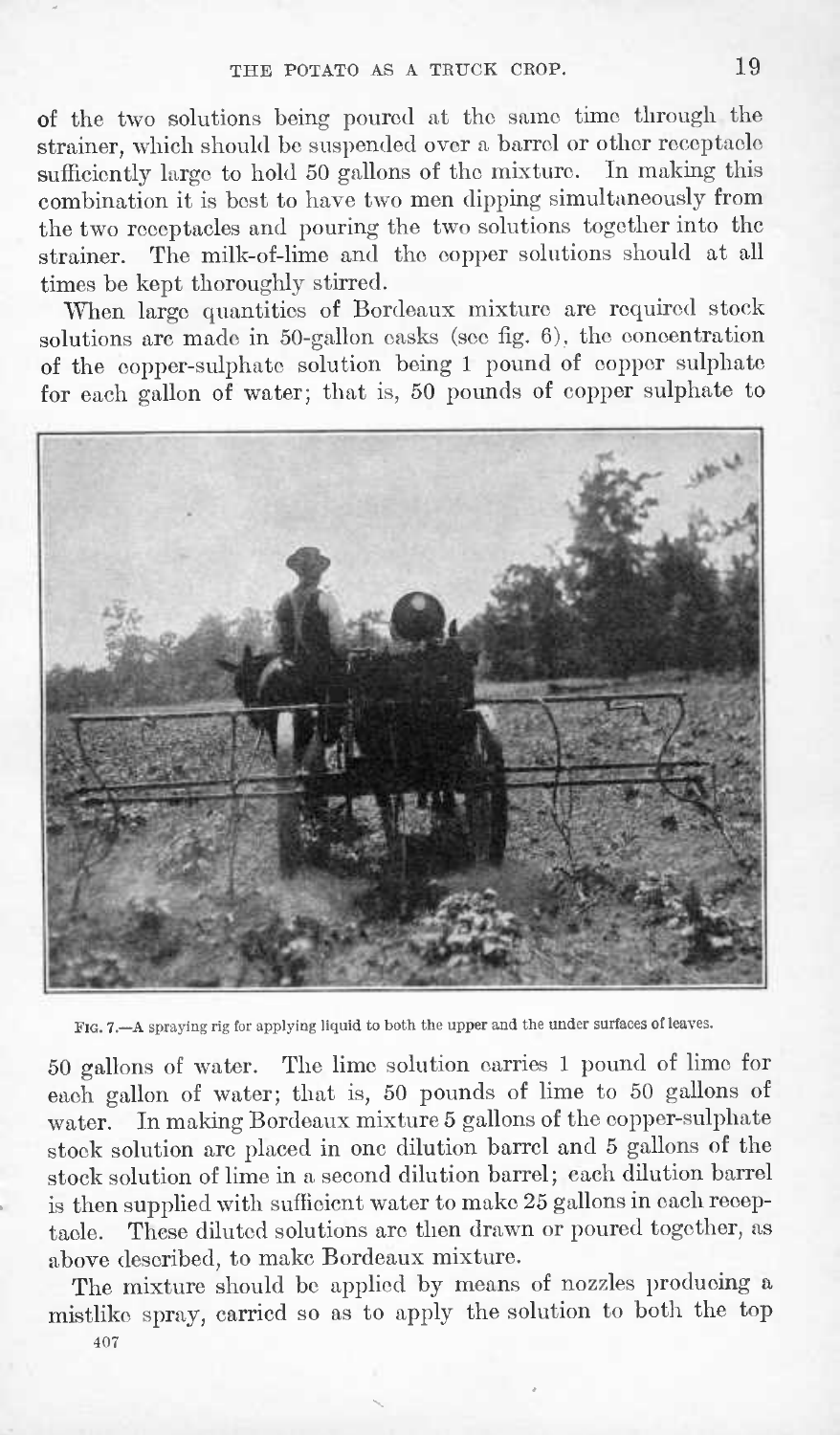and the under sides of the foliage of the vines. On a large scale automatic horsepower machines, such as shown in figures 7 and 8, will be required to do the work economically, but on a small scale the work can be done with a knapsack or other hand-power sprayer. The spraying must be thorough to be effective.

Frequently flea beetles occur in potato fields in vast numbers, attacking the leaves and causing innumerable tiny holes to appear. In infested regions, when systematic spraying for the control of blight by the use of Bordeaux mixture is carried out, it is a well-known fact that injury from flea beetles is decidedly less. It is fortunate that



FIG. 8.—A side view of the spraying machine shown In figure 7.

the treatment for the control of the blight is also a satisfactory and economical treatment for this form of insect pest.

# HARVESTING.

Early potatoes grown as market-garden or truck crops and intended for immediate consumption are, as a rule, harvested as soon as they have reached marketable size, regardless of the maturity of the crop. Because of the immature condition of the tubers it is essential that the crop be handled carefully and quickly. The tender tubers are easily bruised and damaged in appearance; consequently care should be exercised in the conduct of all operations connected with the harvesting of this crop. As a further safeguard to loss from bruising at harvest time or during transit the growers and the trade have determined upon the red-skinned varieties as best adapted to withstand 407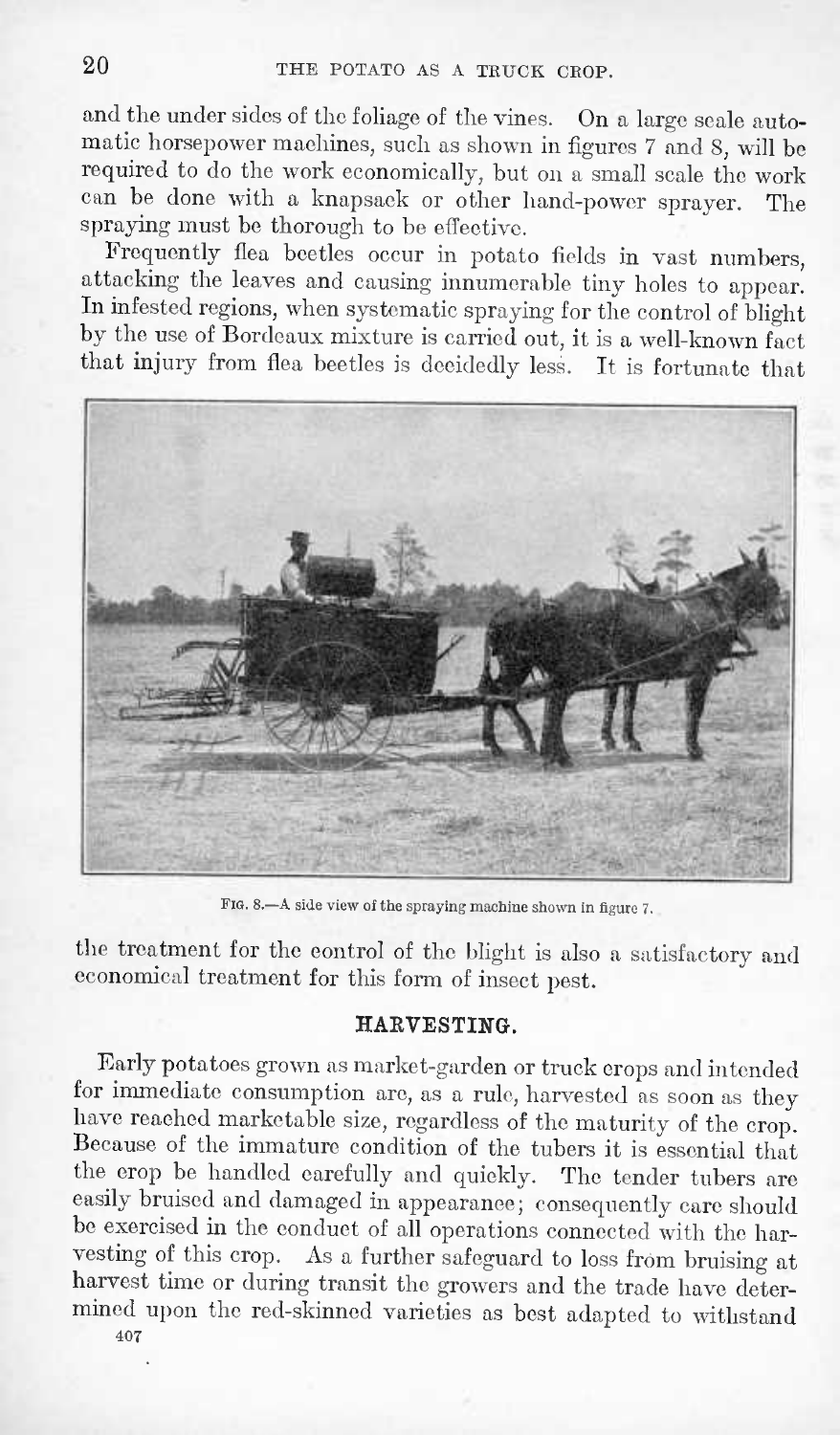these misfortunes. Scars and bruises show less on red-skinned than on white-skinned sorts.

The varieties in most common use among truckers are known as Irish Cobbler, having a white skin, and Bliss Triumph, a red-skinned sort.

Notwithstanding the fact that red-skinned sorts handle better, the smaller yield usually obtained from such varieties has led all growers except those located at extreme distances from the market to use white-skinned sorts. Red varieties are not employed extensively along the Atlantic coast, although they make up the bulk of the crop grown in the Gulf Coast States.

#### DIGGING.

While the harvesting of early Irish potatoes grown for home consumption is largely carried on by hand, in some localities improved



FIG. 9.—Harvesting potatoes in a trucking section.

implements, such as potato diggers and potato sorters, are brought into service. The truck farmers along the Atlantic coast, however, adhere largely to the simpler methods of handling the crop, as suggested in figures 9 and 10. This is undoubtedly accounted for by the fact that labor is more abundant and not so well trained in the use of improved machinery as in the more northern and western districts. In digging early potatoes in the Atlantic coast district ordinary 1-horse turning plows are used. Laborers follow the plows and gather the potatoes from the soil and throw them, four or six rows together, in piles, after which they are sorted and put into barrels 407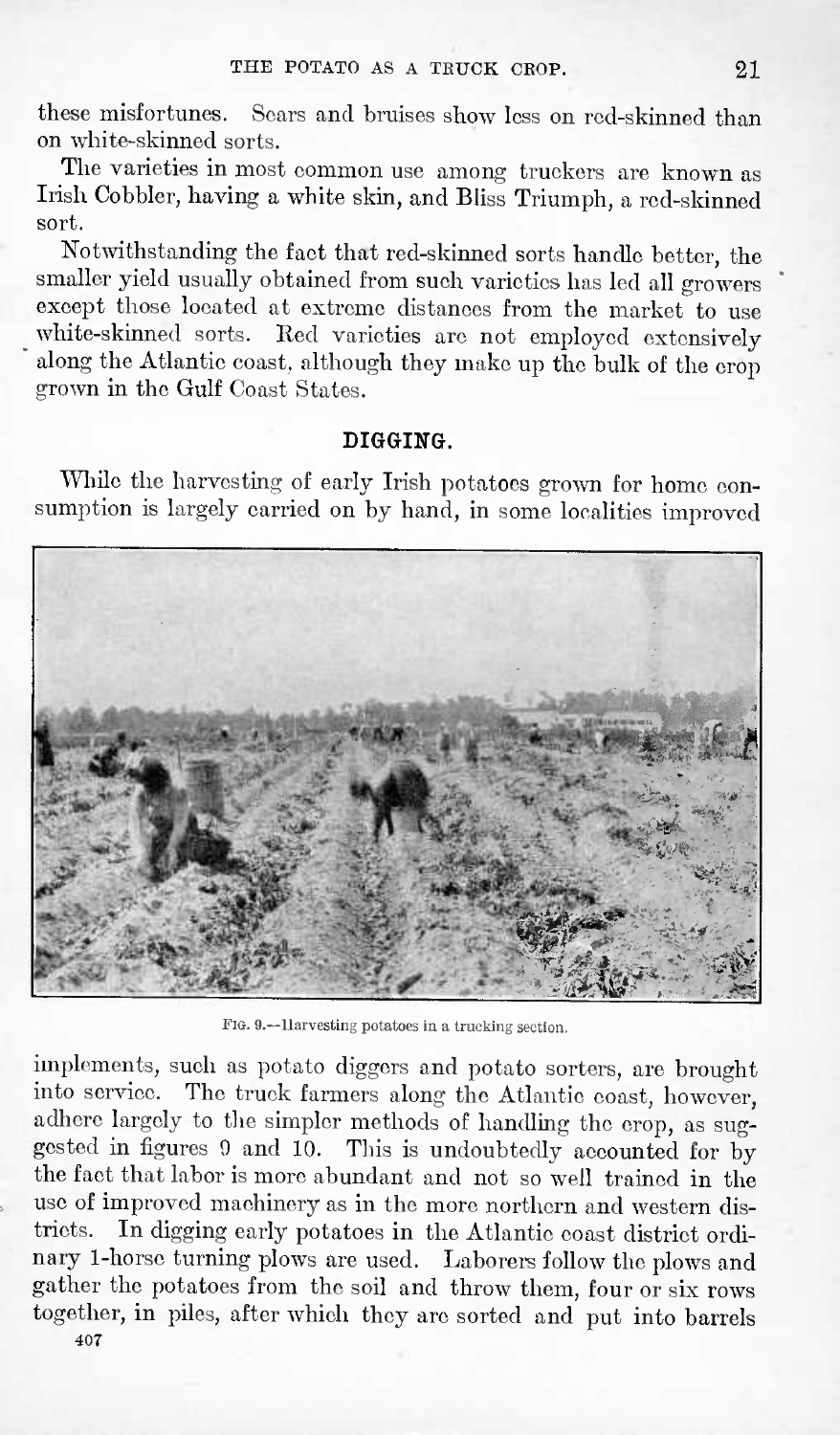for shipment. In the potato regions of Louisiana and Texas, where early potatoes form a crop of considerable importance, improved machinery is largely depended upon for harvesting.

# **PACKAGES.**

The packages for early potatoes are determined partly by custom and the demands of the market, butlargely by the local timber supply. In regions where timber is plentiful and barrels and crates figure largely in the shipment of other truck crops, potatoes are chiefly shipped in barrels, as shown in figure 11. In other localities burlap sacks are chiefly employed, as is the case in most regions growing late potatoes.



FIG. 10.—Potatoes in barrels in the field ready for shipment.

Up to the present time no standard measure, barrel, or bag for the handling of potatoes has been adopted. Recently certain States have passed laws requiring that these packages should come up to a given standard, usually 170 pounds net for a barrel, and that all short-measure packages entering their markets should be so marked. The barrel used by the trucker of the Atlantic coast region during past years holds about 11 pecks and weighs from 155 to 165 pounds net. These barrels cost the grower about 22 cents each, including the burlap cover. The bags used for the handling of the crop grown in the southwestern region cost the grower about 5 cents each in lots of 1,000 or more. These packages are used but once and are not returned to the grower.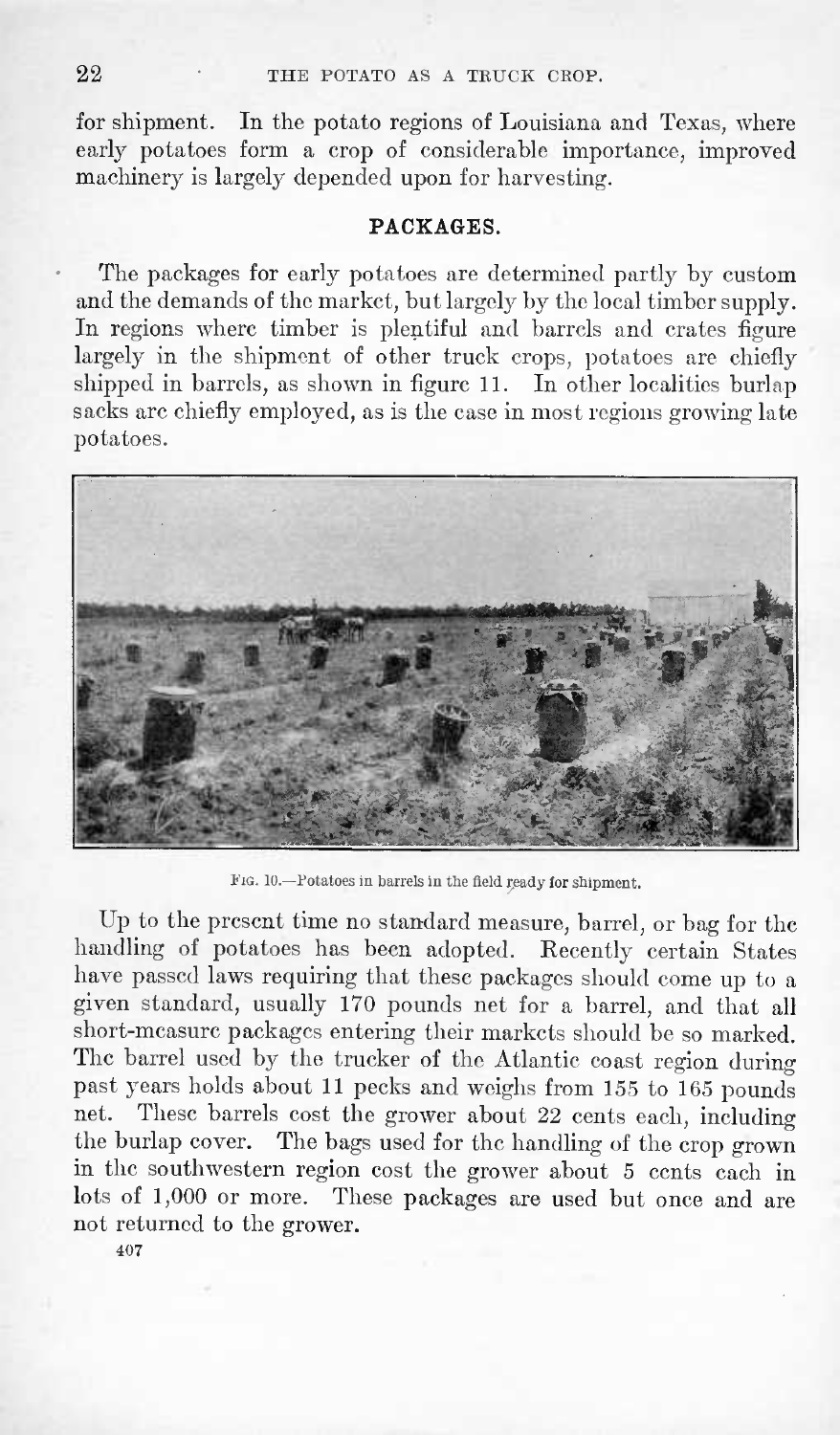#### GRADING.

The grading of early potatoes is quite as important as the grading of fruits. Large and small tubers should not be mixed in the same barrel. The pickers should be taught to gather the large and merchantable tubers in one basket and the small or seed potatoes in another, and these if placed upon the market should go in separate receptacles and be clearly marked so as to represent the grade. If

a mechanical sorter is used this work will be more effectively accomplished than if left to the pickers.

The type of grader usually used is similar to that employed in some sections for grading apples and peaches, although the common type of potato grader is a rotary screen which separates the earth from the tubers and allows the small tubers to fall through the large meshes of the screen before reaching the general outlet which carries away those of merchantable size. The objection to a mechanical grader of this type is that it bruises the immature tubers and renders them somewhat less attractive<br>than when not so han-



FIG. 11.- A barrel of new potatoes ready for the northern market. died and probably also shortens the length of time they can be safely held on the market.

#### **MARKETING.**

The perishable nature of the immature potato renders it necessary to place it upon the market in such quantities only as will admit of immediate consumption. Producers in regions where the growing of early potatoes has been extensively developed appreciate this and 407